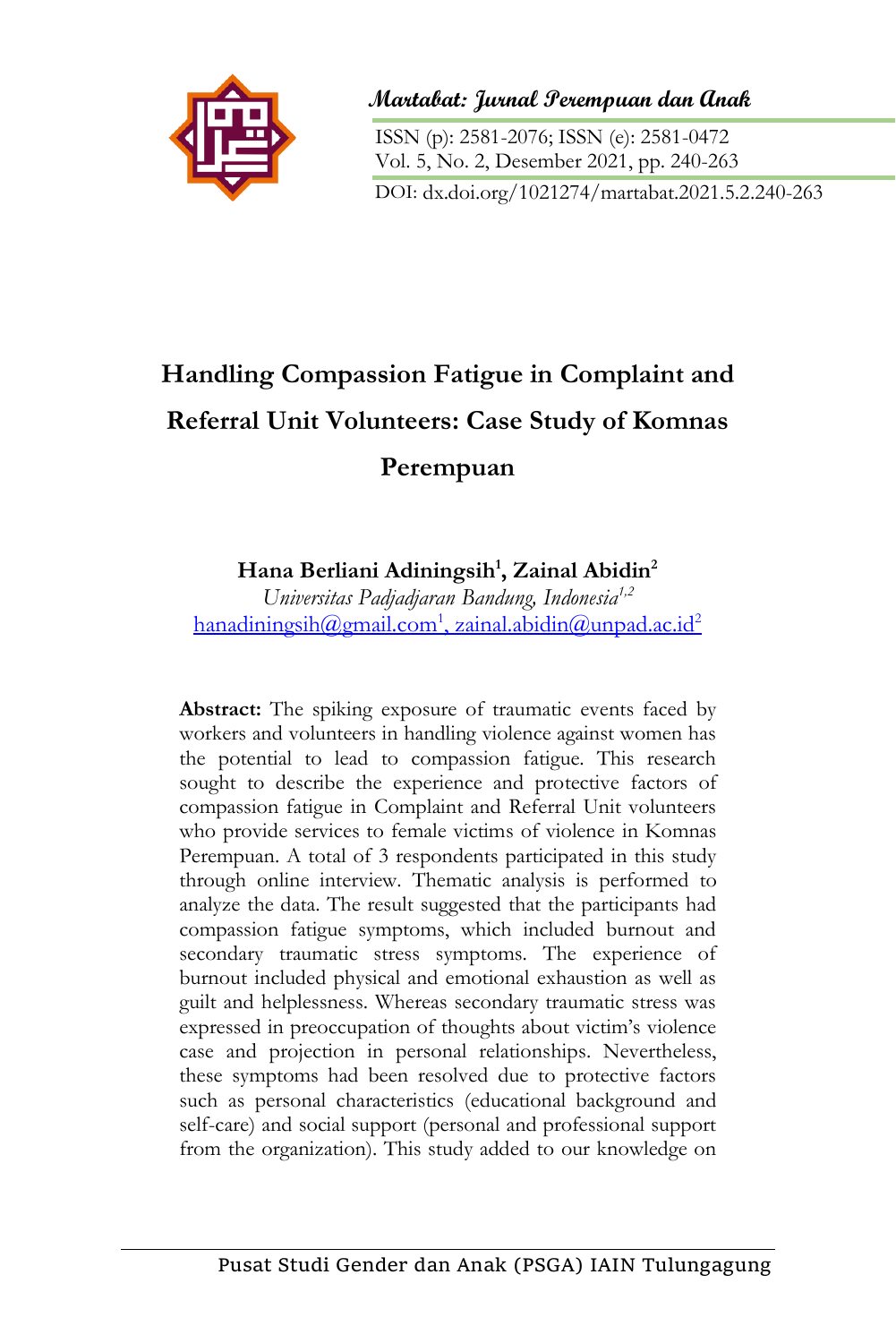how to create supportive system for volunters who provide services for victims of violence against women.

**Keywords:** *burnout; compassion fatigue, secondary traumatic stress, violence against women.*

## **INTRODUCTION**

The cases of violence against women in Indonesia is still rising over time. Annual Notes on Violence released by Komnas Perempuan showed that there are 299.911 cases of violence against women reported in 2020. According to the relationship of the victim to the perpetrator, the cases are categorized into private, community, and state/political context. The numbers showed the cases that are reported to the court or various institution that provide support for victims of violence against women. <sup>1</sup> It is mandatory for the state to provide protection to victims of violence against women. 2

Workers or volunteers whose task is to receive and handle violence report on the daily basis are constantly exposed to traumatic experiences. Thus, it is possible to lead to detrimental effects on their sense of security, physical health, and mental health. Furthermore, the impact can extend, not only to occur at individual level, but to larger extent such as their family, or the institution itself. 3

<sup>1</sup> Komnas Perempuan, *Perempuan Dalam Himpitan Pandemi : Lonjakan Kekerasan Seksual, Kekerasan Siber, Perkawinan Anak, dan Keterbatasan Penanganan Di Tengah Covid-19*, 2021.

<sup>2</sup> Dian Kurnia Sari, "Kekerasan dalam Pacaran pada Ruang Akademik Studi Kasus Iain Tulungagung," *Martabat: Jurnal Perempuan dan Anak* 02, no. 01 (2018): 51– 70.

<sup>3</sup> Fiona Cocker dan Nerida Joss, "Compassion fatigue among healthcare, emergency and community service workers: A systematic review," *International Journal of Environmental Research and Public Health* 13, no. 6 (2016): 1–18.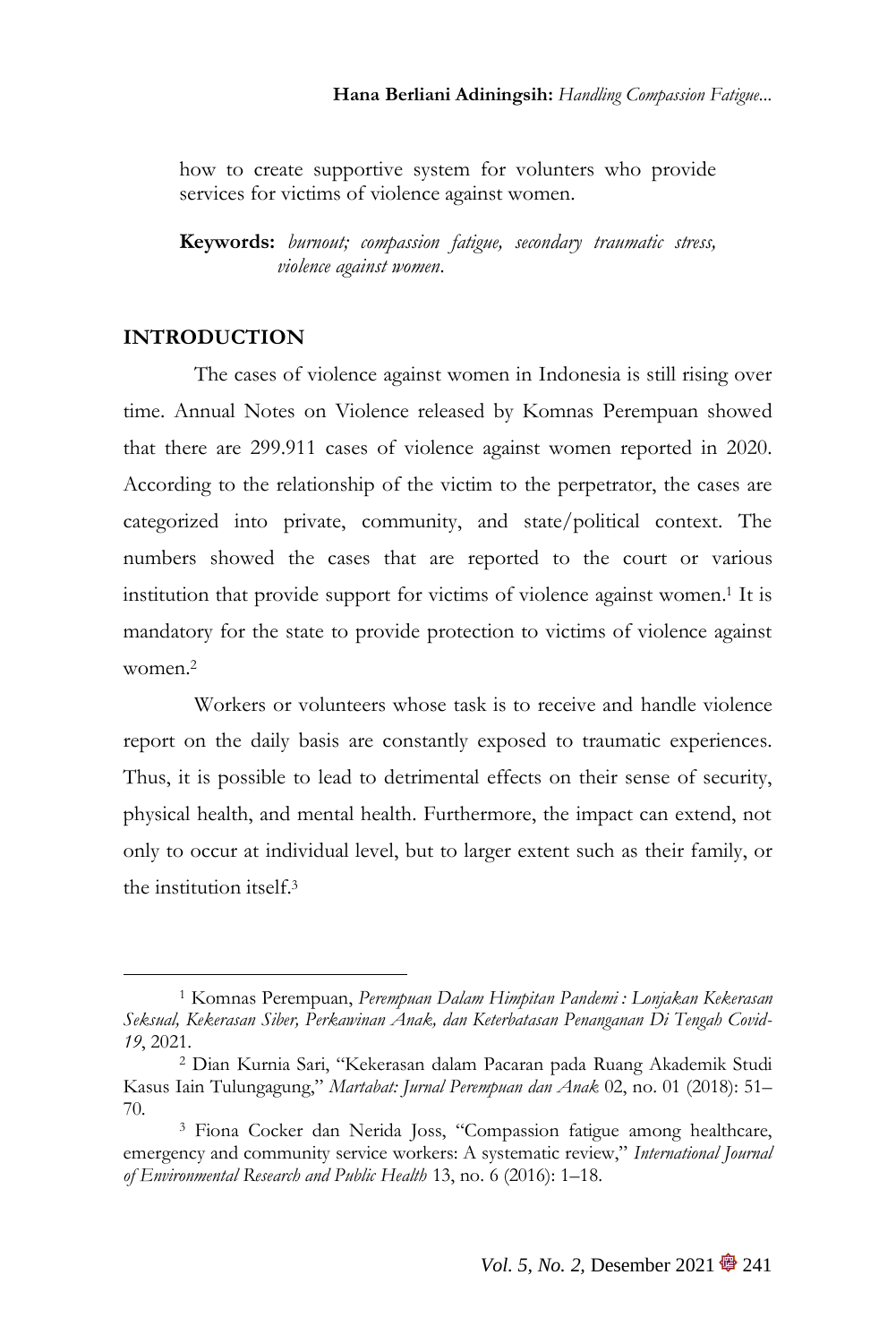The negative impact of indirect traumatic exposure is defined as compassion fatigue. It occured when an individual is in physical and psychological exhaustion causing the diminishing ability to empathyze and feel compassion for others. Compassion fatigue can occur from secondhand exposure of traumatic events<sup>4</sup> , usually in context of helping professionals such as nurses, doctors, midwives, trauma workers, social workers, etc.<sup>5</sup> This includes people whose work is to handle cases of violence against women. 6 Even though it is considered as a rewarding job, it is highly stressful and requires emotional work. 7



**Fig. 1 Theoretical Pathway of Compassion Fatigue** *<sup>8</sup>*

Theoretically, compassion fatigue consists of burnout and secondary traumatic stress. Burnout is characterized by feelings of fatigue, helplessness,

<sup>4</sup> Charles R. Figley, *Treating Compassion Fatigue: Psychosocial Stress Series* (New York: Routledge, 2002).

<sup>5</sup> Claire Sorenson et al., "Understanding Compassion Fatigue in Healthcare Providers: A Review of Current Literature," *Journal of Nursing Scholarship* 48, no. 5 (September 2016): 456–465.

<sup>6</sup> Brian E. Bride dan Charles R. Figley, "The fatigue of compassionate social workers: An introduction to the special issue on compassion fatigue," *Clinical Social Work Journal* 35, no. 3 (2007): 151–153.

<sup>7</sup> Louise Grant dan Gail Kinman, "Enhancing Wellbeing in Social Work Students: Building Resilience in the Next Generation," *Social Work Education* 31, no. 5 (2012): 605–621.

<sup>8</sup> Beth Hudnall Stamm, "The Concise ProQOL Manual (Second edition)," *ProQOL* (2010): 74.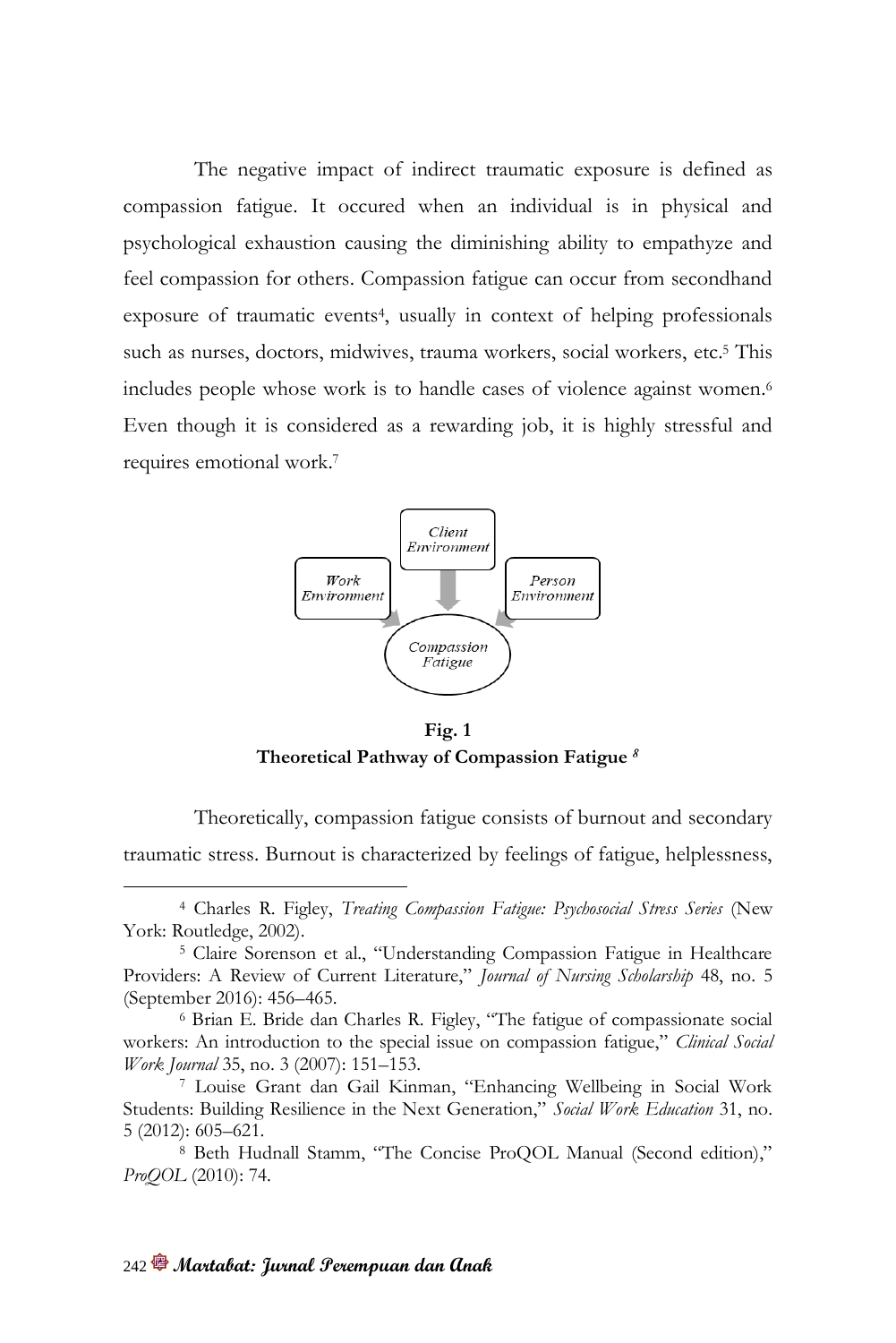and difficulty finishing task. Burnout can occur in several aspects of an individual's self, such as cognitive, emotional, behavioral, spiritual, personal relationships, somatic, and work performance. Examples of burnout symptoms are decreased work motivation, anxiety, decreased appetite, etc.<sup>910</sup> Burnout is usually triggered by a high workload, value conflicts, low autonomy, lack of rewards and fairness, and an unsupportive environment. 11

Secondary traumatic stress is characterized by a depressive experience that arises as a result of exposure to individuals who have experienced a traumatic event. <sup>12</sup> Thus, secondary traumatic stress is usually found in the helping professionals. Indicators of secondary traumatic stress have been developed from the diagnostic criteria for posttraumatic stress disorder (PTSD) in DSM 5. 13

People with secondary traumatic stress feel as if they are experiencing a traumatic event they have heard at work, being preoccupied with the traumatic story, or dreaming of the traumatic event in their sleep. In addition, some people might also try to avoid any stimuli that can remind them to the client's traumatic event, or feeling increased arousal which is characterized by difficulty sleeping, feeling irritable or angry, difficulty concentrating, etc.<sup>1415</sup> Not everyone with constant exposure to traumatic stories develops compassion fatigue. There are several factors that could increase the risk of developing compassion fatigue, such as the intensity of

<sup>9</sup> Figley, *Treating Compassion Fatigue: Psychosocial Stress Series*.

<sup>10</sup> Stamm, "The Concise ProQOL Manual (Second edition)."

<sup>11</sup> C. Maslach dan M.P. Leiter, "Understanding Burnout," in *The Handbook of Stress and Health: A Guide to Research and Practice* (Chichester: John Wiley & Sons, 2017).

<sup>12</sup> Figley, *Treating Compassion Fatigue: Psychosocial Stress Series*.

<sup>13</sup> American Psychiatric Association, *Diagnostic and statistical manual of mental disorders*, 2013.

<sup>14</sup> Figley, *Treating Compassion Fatigue: Psychosocial Stress Series*.

<sup>15</sup> Stamm, "The Concise ProQOL Manual (Second edition)."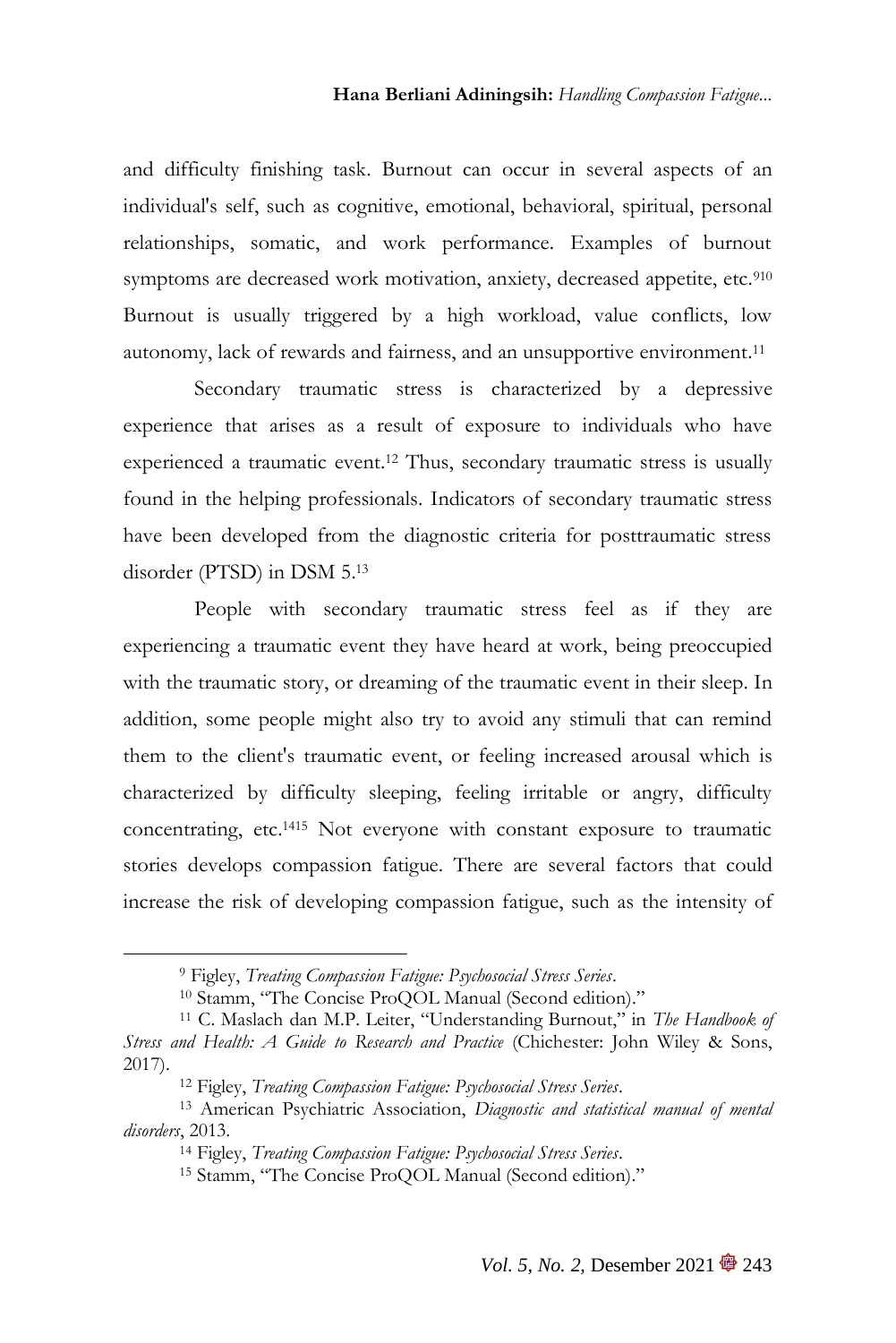the traumatic event being heard or witnessed, lack of support from the work environment, lack of proper training/education, ineffective coping mechanisms, <sup>16</sup> female gender, <sup>17</sup> and lack of work experience. 18

Previous research on compassion fatigue has been conducted in various groups. A mixed method study conducted on nurses stated that compassion fatigue arises due to various factors, namely factors in the personal realm of staff, organizational conditions, environmental factors and external factors. <sup>19</sup> Another study was conducted on 8 nurses in Africa to describe the experience of compassion fatigue. This study suggested that compassion fatigue is described as emotional exhaustion and loss of boundaries between nurses personally and professionally, and usually followed by acceptance of the challenges of emotional exhaustion they were facing. 20

Other studies were also conducted to explore the protective factors of compassion fatigue. A qualitative study involving Adult Protective Services social workers showed that there were two themes of protective factors against compassion fatigue, namely personal and professional

<sup>16</sup> Sorenson et al., "Understanding Compassion Fatigue in Healthcare Providers: A Review of Current Literature."

<sup>17</sup> Sue Bell, Gareth Hopkin, dan Andrew Forrester, "Exposure to Traumatic Events and the Experience of Burnout, Compassion Fatigue and Compassion Satisfaction among Prison Mental Health Staff: An Exploratory Survey," *Issues in Mental Health Nursing* 40, no. 4 (2019): 304–309.

<sup>18</sup> Dara Bourassa, "Examining Self-Protection Measures Guarding Adult Protective Services Social Workers Against Compassion Fatigue," *Journal of Interpersonal Violence* 27, no. 9 (2012): 1699–1715.

<sup>19</sup> Katherine Valentine Upton, "An investigation into compassion fatigue and self-compassion in acute medical care hospital nurses: a mixed methods study," *Journal of Compassionate Health Care* 5, no. 1 (2018): 1–27.

<sup>20</sup> Dorien Wentzel, Anthony Collins, dan Petra Brysiewicz, "Describing compassion fatigue from the perspective of oncology nurses in durban, south africa," *Health SA Gesondheid* 24 (2019): 1–7.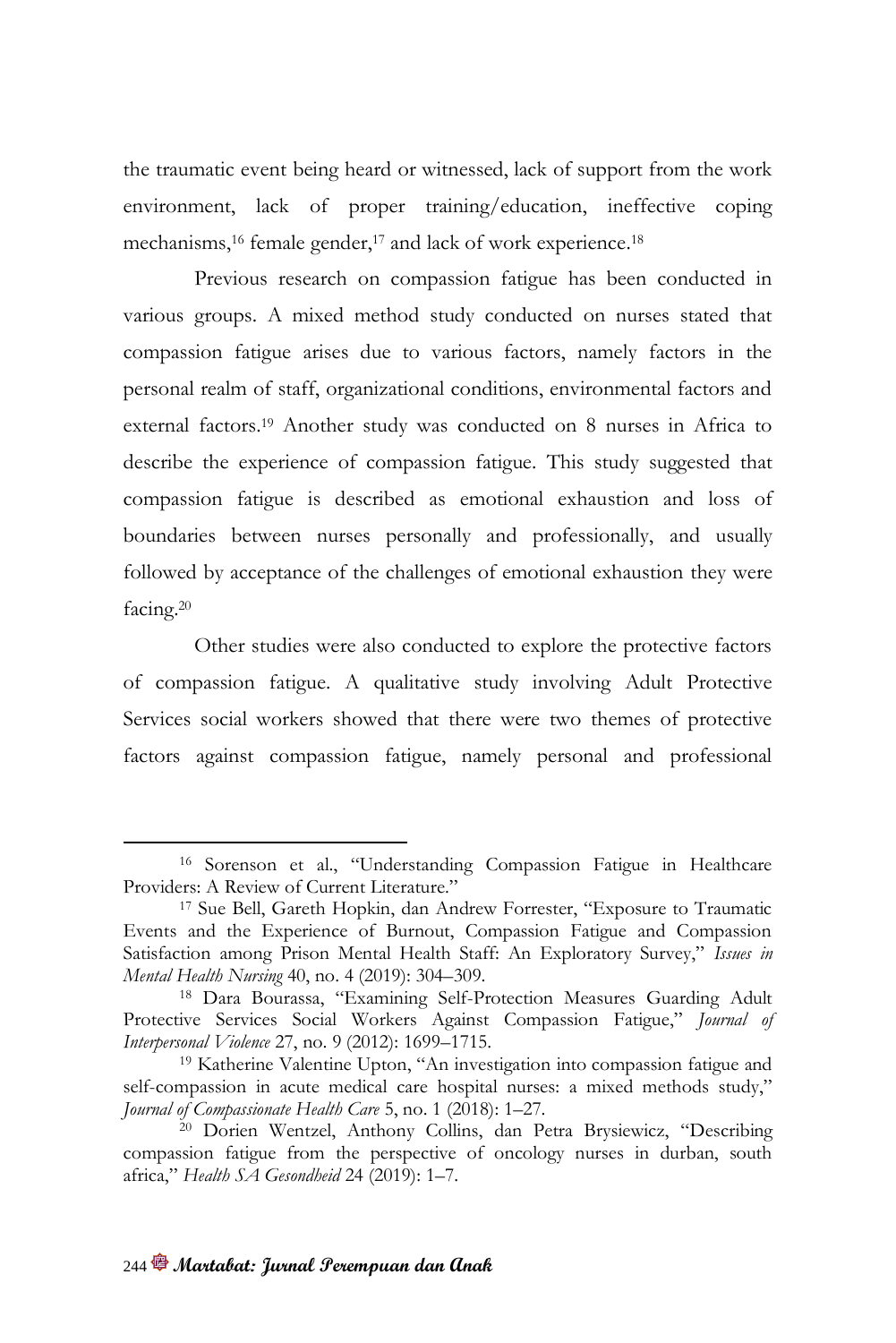factors. <sup>21</sup> Meanwhile, another qualitative study involving social workers in Australian community service organizations showed that the protective factors found were awareness of the complexities of social work, supportive working conditions, efforts to maintain self-psychological well-being, and resilience. <sup>22</sup> Other factors that play a role include support from colleagues, regular consultation and supervision, and belief in self-competence. 23

To dwell into more specific context of institution that provides service to women who experience violence, intense exposure to violence against women is known to create susceptibility to compassion fatigue, but it has not been widely studied. <sup>24</sup> A qualitative study of violence counselors showed that counselors experienced symptoms of secondary traumatic stress. These symptoms include hypervigilance, withdrawal, and numbing. Counselors feel the negative impact of handling the cases on their personal lives. 25

These studies showed a close relationship between exposure of traumatic events at work and compassion fatigue, but they have not been studied in groups of volunteers working with women issues in Indonesia. The novelty aspect of this research is to add to our knowledge the experience of compassion fatigue in volunteers handling cases of violence

<sup>21</sup> Bourassa, "Examining Self-Protection Measures Guarding Adult Protective Services Social Workers Against Compassion Fatigue."

<sup>22</sup> Maryanne Kapoulitsas dan Tim Corcoran, "Compassion fatigue and resilience: A qualitative analysis of social work practice," *Qualitative Social Work* 14, no. 1 (2015): 86–101.

<sup>23</sup> Bell, Hopkin, dan Forrester, "Exposure to Traumatic Events and the Experience of Burnout, Compassion Fatigue and Compassion Satisfaction among Prison Mental Health Staff: An Exploratory Survey."

<sup>24</sup> Nancy L Beckerman dan Hanni B Flaherty, "Domestic Violence Shelters: Exploring Secondary Traumatic Stress of Female Counsellors," *Journal of Anxiety & Depression* 2, no. 2 (November 2019).

<sup>25</sup> N. L. Beckerman dan Danielle F. Wozniak, "Domestic violence counselors and secondary traumatic stress (STS): A brief qualitative report and strategies for support," *Social Work in Mental Health* 16, no. 4 (2018): 470–490.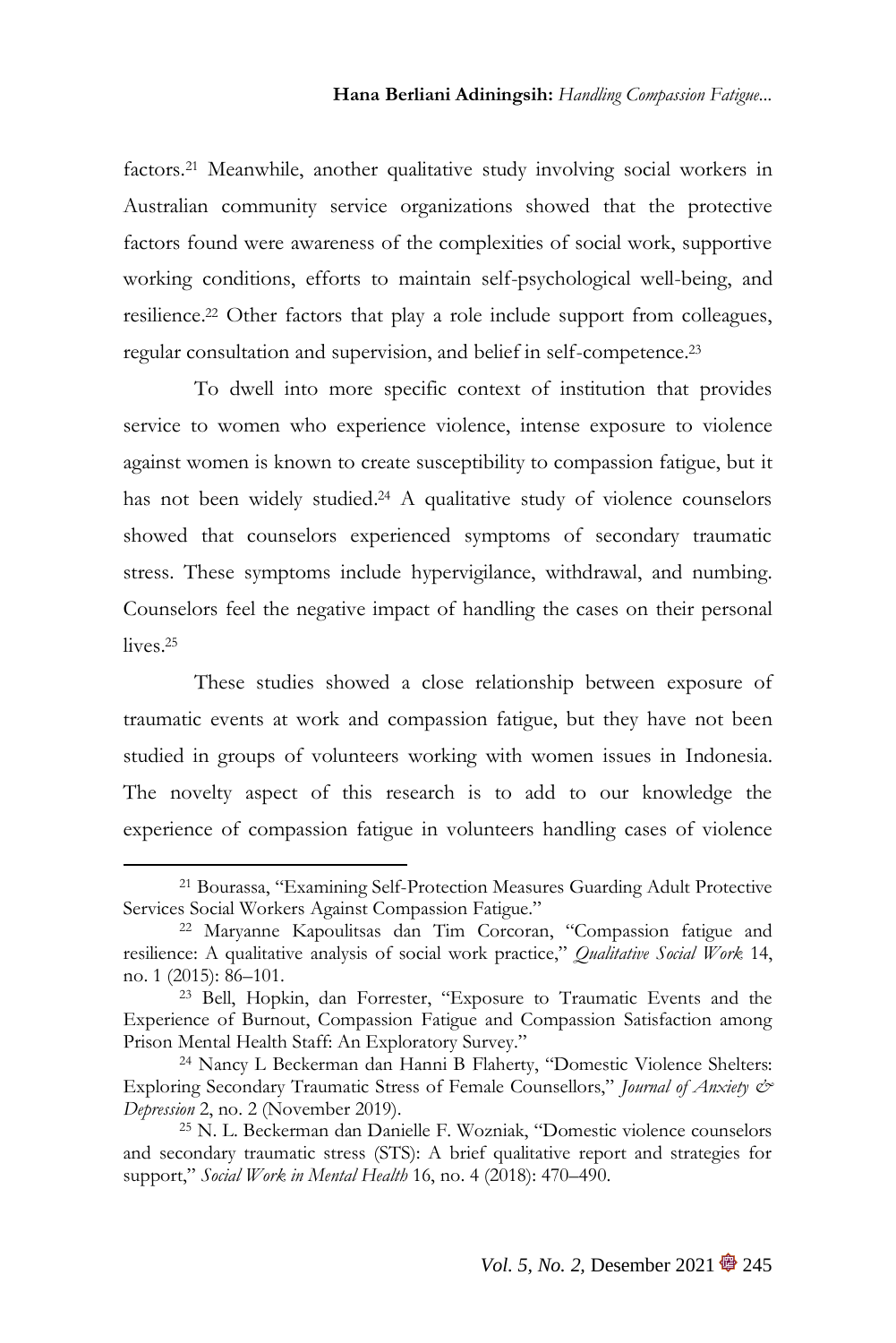against women in Indonesia and identifying the factors that helped them to deal with the fatigue. It is important to explore this area because the nature of working and volunteering in trauma issues might differ. Volunteering increases public participation in establishing protection for victims of gender-based violence. But on the other hand, the volunteers are charged with massive responsibility to listen to complaints of violence directly from victims and are required to maintain their psychological health without any financial reward.

Considering their central role of tackling violence against women in with its particular voluntary motivation, it is important to explore compassion fatigue in volunteers and what factors protect them from developing compassion fatigue. By understanding the experience of compassion fatigue and its protective factors, institutions with volunteers can benefit from this study by implementing the best practice in order to handle compassion fatigue in their respective volunteering unit. For the long run, knowing the best practice would enhance institution's capacity in eradicating violence against women. Institutions that provide support for women also contributes in solving violence, economic, and various social issues<sup>26</sup>

This study involved volunteers at Complaint and Referral Unit Komnas Perempuan. Research aims from this study are a) to describe the burnout experienced by the volunteers; b) to describe secondary traumatic stress experienced by the volunteers? c) to identify the protective factors against compassion fatigue.

<sup>26</sup> Yuditya Firdauza Yasmin dan Heharero Tesar Ashidiq, "Peran Rumah Aspirasi "TITIS " dalam Mendampingi Perempuan Korban Kekerasan," *Martabat: Jurnal Perempuan dan Anak* 5, no. 1 (2021): 210–239.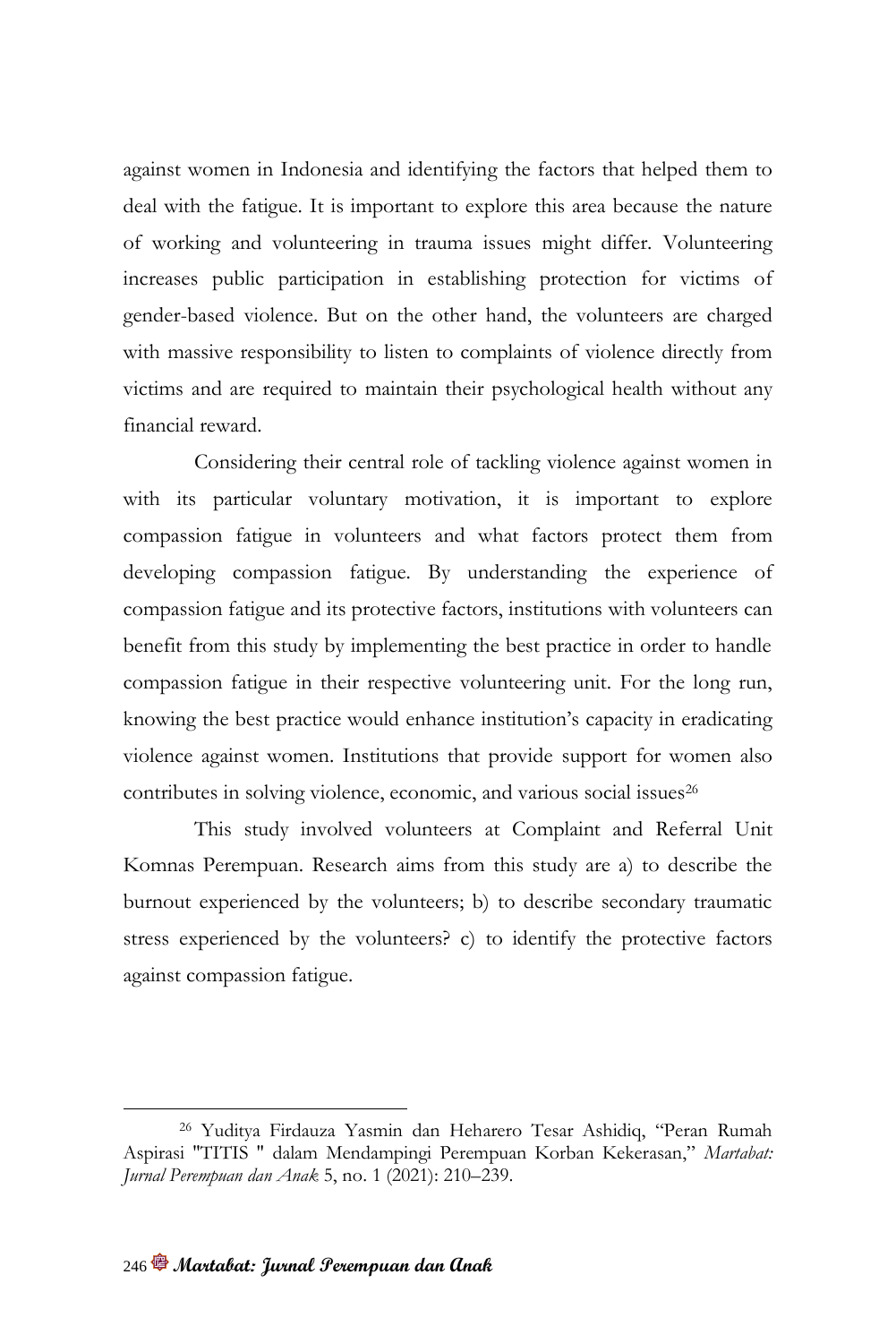## **METHODS**

The participants in this study were Complaint and Referral Unit volunteers whose task is to receive complaints of violence against women at Komnas Perempuan from all over Indonesia. The researcher sent a research permit and a brief explanation of the research description to Komnas Perempuan. After obtaining permission, information about the research is submitted to the Complaints and Referral Division. Participants in this study were selected by purposive sampling technique. Interviews were conducted using semistructured interviews by video call. The three participants had the full information regarding the purpose of the study, the confidentiality of the data, potential risks, and the duration of the interview. The interview process was recorded and processed into an interview transcript. The results of the interview transcripts were then analyzed using thematic analysis techniques.<sup>27</sup>

| 1 able 1<br>Participant's Demographic Information       |  |                                 |           |  |  |  |  |  |
|---------------------------------------------------------|--|---------------------------------|-----------|--|--|--|--|--|
| Initial<br>Education<br>Duration of Volunteering<br>Age |  |                                 |           |  |  |  |  |  |
| А                                                       |  | 29 years old Master's Degree    | 5 years   |  |  |  |  |  |
| В                                                       |  | 26 years old Senior High School | 1,2 years |  |  |  |  |  |
| C                                                       |  | 31 years old Master's Degree    | 1,2 years |  |  |  |  |  |

**Table 1** 

This research used qualitative approach with the case study method, an approach that involves the process of exploring an issue through one or several cases in a particular system. <sup>28</sup> Researchers conducted a thematic analysis with the following stages, namely familiarization of transcript data, coding, searching for themes, reviewing themes, naming themes, and writing

<sup>27</sup> Ahmad Fahrudin, *Dasar-Dasar Metodologi Penelitian: Kompetensi dan Strategi Jitu Riset Peneliti*, 1 ed. (Tulungagung: UIN SATU PRESS, 2020), 36.

<sup>28</sup> John W. Creswell, "Qualitative Inquiry and Research Design: Choosing Among Five Approaches Second Edition" (California: Sage Publications, 2007).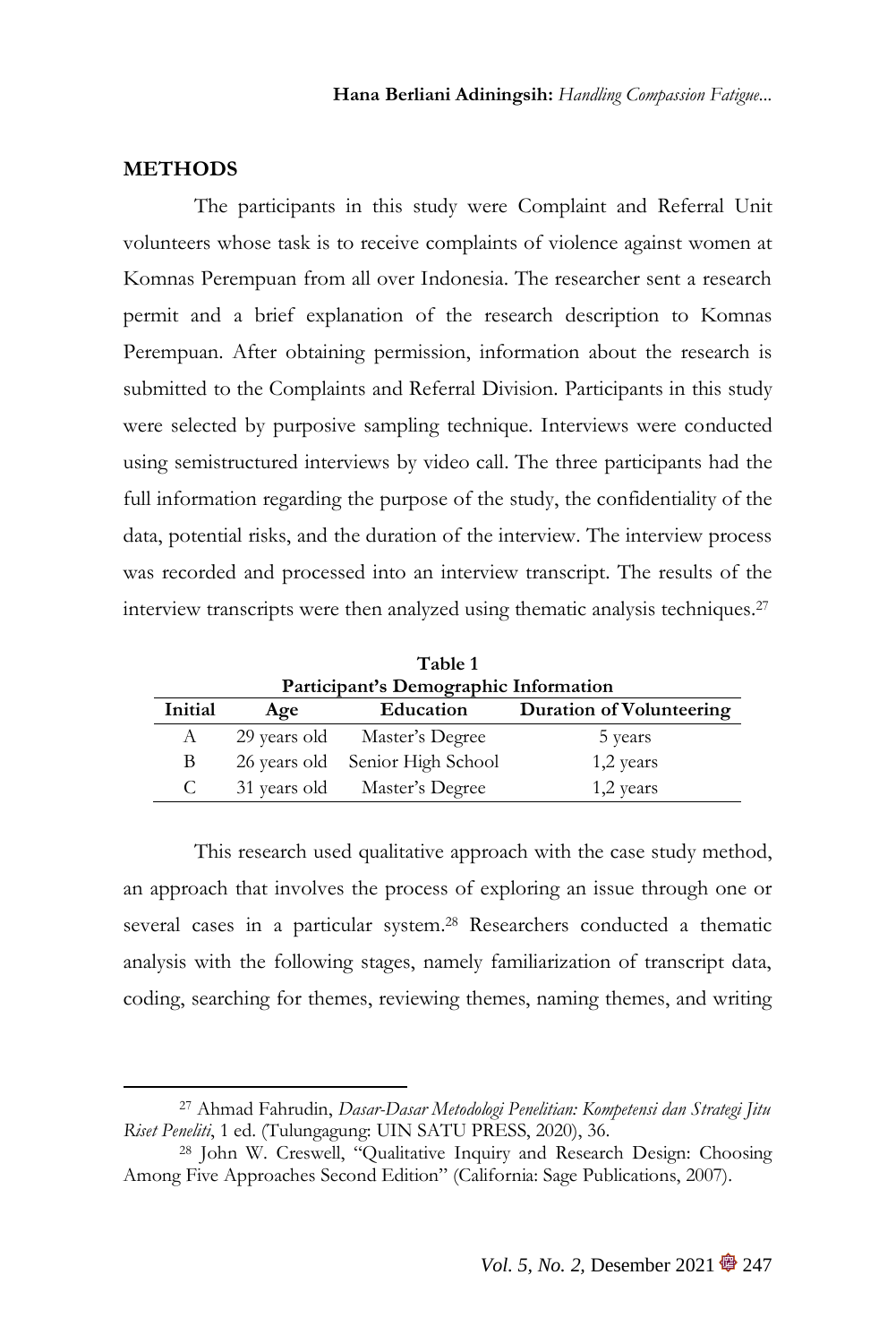reports. <sup>29</sup> Familiarization was done by reading the transcript repeatedly. Then the researcher gave the coding and grouped the coding into sub-themes. The subthemes found were grouped according to existing theories regarding research variables.

## **RESULT AND DISCUSSION**

To illustrate the background, the three volunteers in the study had served for more than a year. They are part of the Complaints and Referral Unit which currently consists of at least 10 volunteers and a coordinator. Volunteers are recruited annually through a selection process. Requirements for prospective volunteers who register are women aged at least 22 years with a minimum education of high school. The selection consists of administrative selection, written test, and interview. Volunteers who passed the selection were then given training on gender issues and technical case handling. In carrying out their duties, there are four volunteers who are on duty every day. Two volunteers are on duty in the morning, and two other volunteers in the afternoon. The distribution of the shift schedule is arranged by the coordinator according to the volunteers' time availability. The results of this study are described into several major themes, namely burnout, secondary traumatic stress, and protective factors.

## *BURNOUT*

## **PHYSICAL AND EMOTIONAL FATIGUE**

The general description of the duties of volunteers is to receive and record reports of violence against women, and to refer victims to the closest service institution according to the victim's needs (legal consultation,

<sup>29</sup> Virginia Braun dan Victoria Clarke, "Using thematic analysis in psychology," *Qualitative Research in Psychology* 3, no. 2 (Januari 2006): 77–101.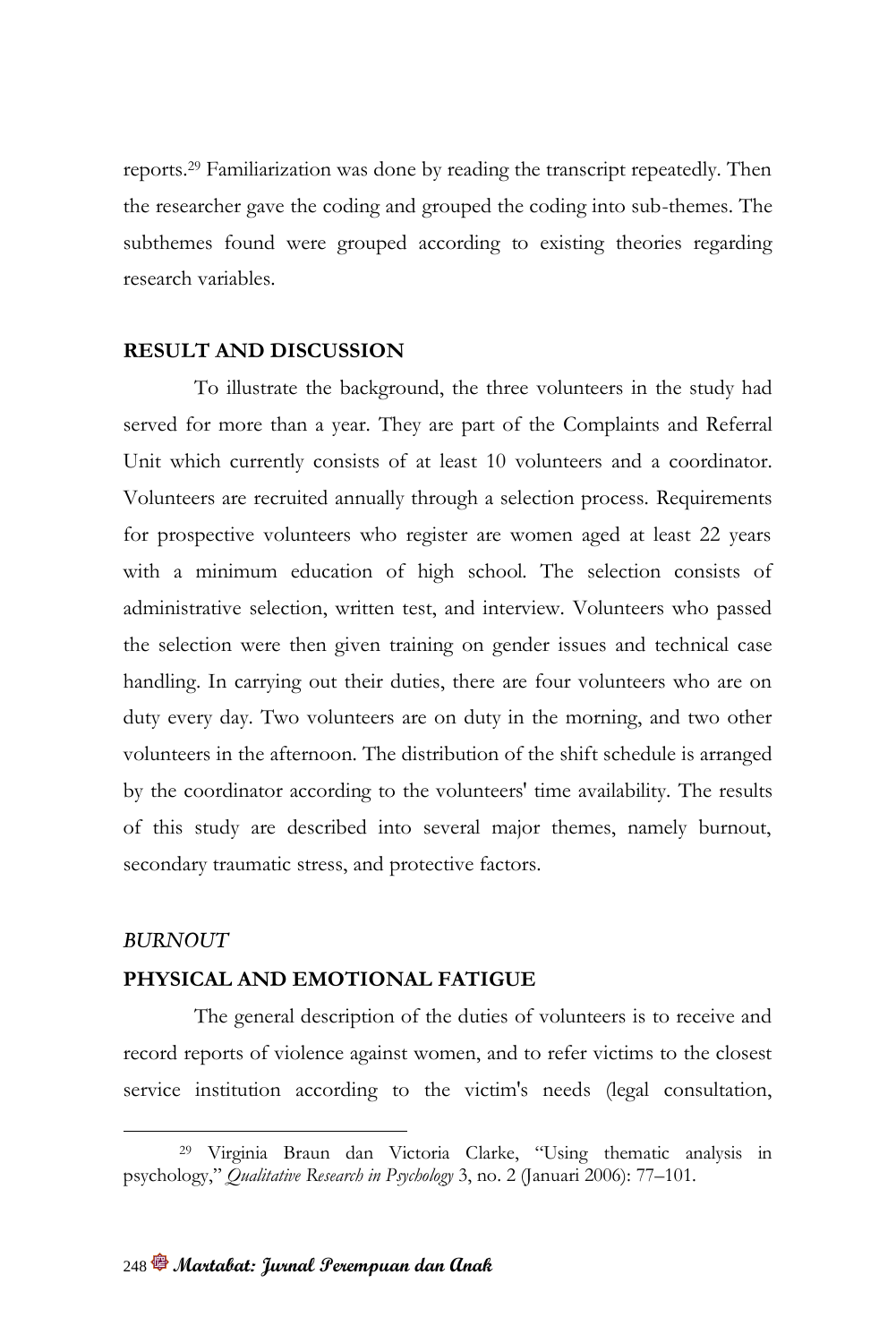psychological consultation, digital security consultation, etc.). The three participants mentioned that after their shift, usually they felt physically and emotionally tired.

> *"I think the immediate impact after the shift is feeling exhausted. I feel like my energy is drained, especially when it is a very difficult, shocking, and depressing violence case." (Participant C)*

In the process of writing a report, fatigue conditions can arise when the violence complaint received is incomplete. When the reported chronology is incomplete, volunteers will find it difficult to identify the needs of victims. To complete this, volunteers need to contact the victim again. However, if the victim cannot be contacted, the process of completing the report and the search for a referral institution will be hampered. Participant A also revealed that administrative tasks such as preparation of referral letters and other documents were also an additional burden.

Another obstacle also arises when looking for a referral institution. It is more difficult for to find the referral institution for victims from remote areas. Even if there is, usually there is lack of access or facility. Participant C admitted these obstacles are tiring to deal with. Burnout indicators that appeared were physical and emotional fatigue after receiving a case, feeling sad when receiving a complicated violence case with difficult referral process, and burdened with administrative work. These characteristics describe burnout in the emotional and somatic aspect.<sup>30</sup> This finding is in line with previous studies which stated that burnout was associated with feelings of fatigue or decreased energy and the emergence of a sense of ineffectiveness.<sup>31</sup>

<sup>30</sup> Figley, *Treating Compassion Fatigue: Psychosocial Stress Series*.

<sup>31</sup> Maslach dan Leiter, "Understanding Burnout."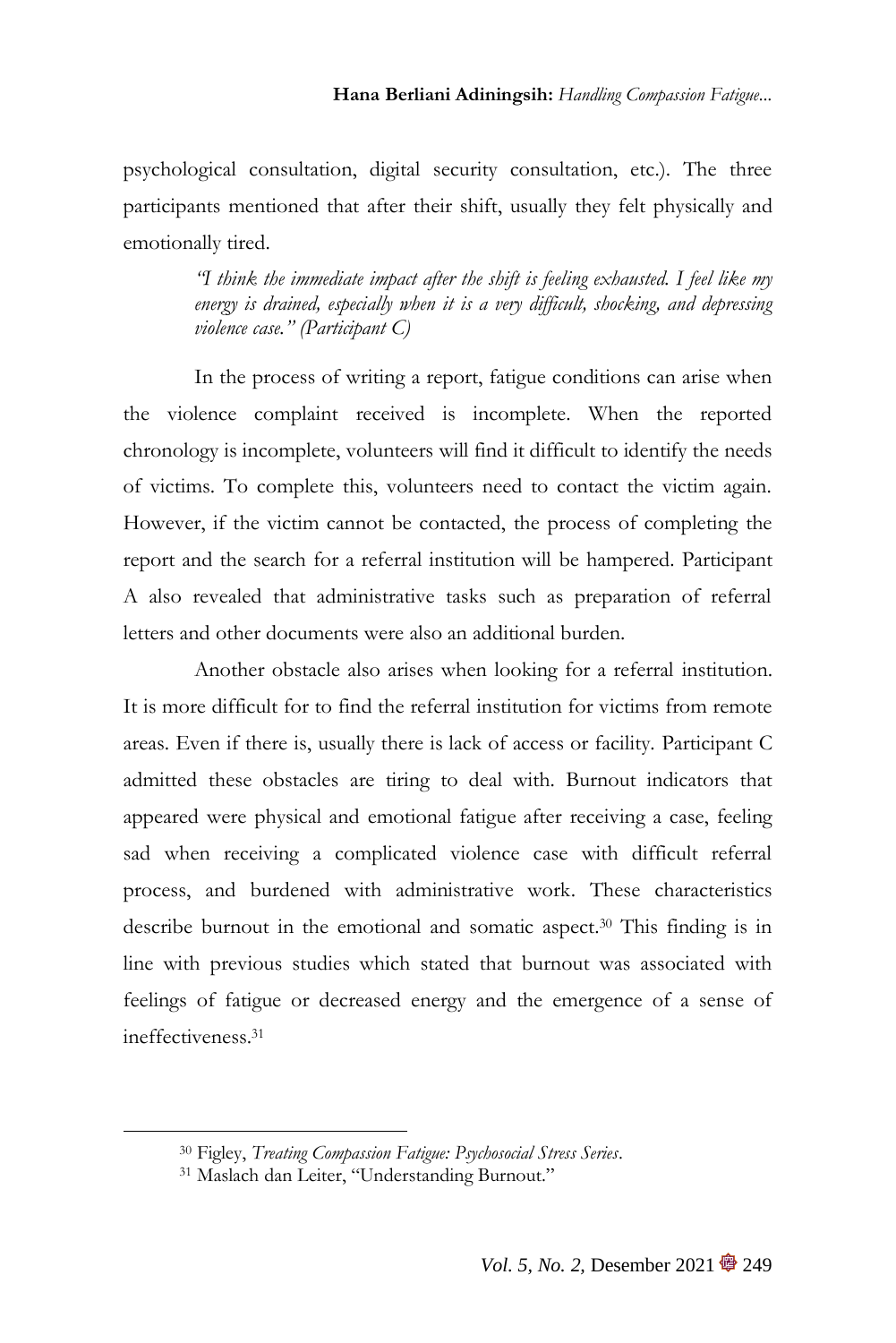## **GUILT AND HELPLESSNESS**

Under normal circumstances, volunteers usually receive complaints of violence from victims who come in person or by telephone. However, during the COVID-19 pandemic, volunteers work from home by receiving complaints of violence by the call center system and online forms. During the pandemic, the number of reports of violence increased quite dramatically. Therefore, they need to call the victims by using waiting-list system.

> "*When I called the victim, I knew they had reported the case since last month, so I felt guilty. Maybe this is not my fault but I feel embarassed and guilty when I call them. Even if they do not blame us. I feel stressed out because as a volunteer, I can't give the best for them." (Participant A)*

Participant A, who has been a volunteer there for five years, said that the queue of cases that had to be handled was getting longer, so it took longer to be successfully referred. This had never happened before in all the years he had served. Participant A then felt depressed, embarrassed, and guilty when she was unable to provide assistance as quickly as she expected. The state of feeling depressed, embarrassed, and guilty when unable to respond quickly to complaints are also categorized into burnout in the emotional aspect.<sup>32</sup>

## *SECONDARY TRAUMATIC STRESS*

## **PREOCCUPATION REGARDING VIOLENCE CASES**

Participants B and C releaved that there are certain types of cases that are more difficult to deal with. One of the volunteers felt more irritable when receiving cases of violence committed by law enforcement officer. She thought about the case after work, and wondered to whom should the victim

<sup>32</sup> Figley, *Treating Compassion Fatigue: Psychosocial Stress Series*.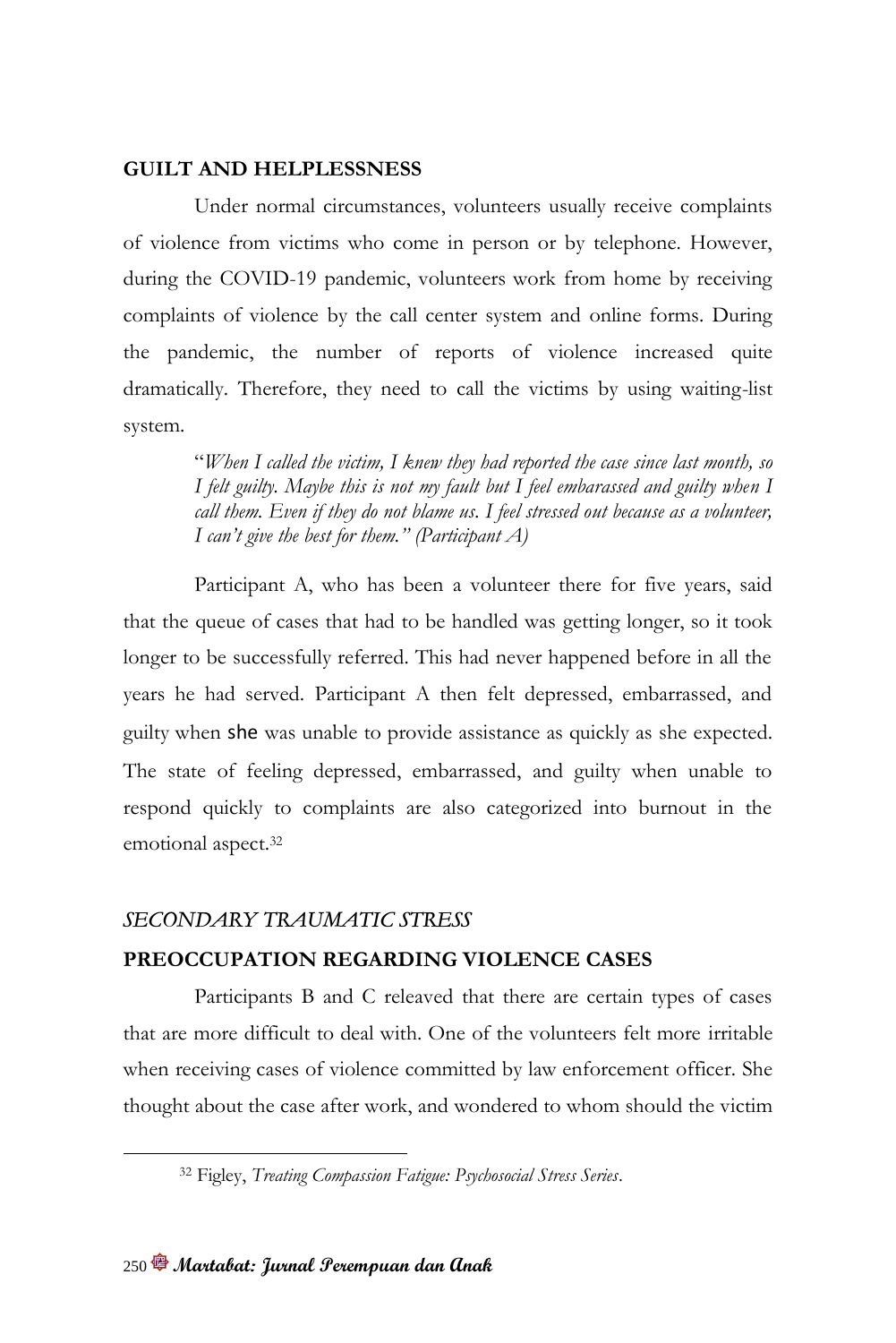report if the law enforcers were the perpetrators. Meanwhile, another volunteer said that domestic violence was always challenging for her.

> *"Some cases seem to trigger me, especially the domestic violence one beacuse it is usually very complicated. I think it's challenging that I have to deal with the negative energy." (Participant C)*

These challenging cases cause impact on their daily live. Participant B said that sometimes she felt angry with the perpetrator, so that she wanted to meet the perpetrator and ask why the perpetrator had the heart to commit violence.

> *"After receiving this particular case, I found it difficult to sleep. I don't feel safe. I had a dream but I didn't remember the dream specifically, I remembered feeling uneasy, gasping for air. I thought maybe it is the secondary trauma from dealing with the case. It was going on for about at least a month." (Participant C)*

There are volunteers who feel preoccupied and affected by the case. Consistent with the previous research, it is shown that individuals who experience compassion fatigue have difficulty separating work and personal contexts. Therefore, burdensome thoughts related to work might still linger after work.<sup>33</sup> Having nightmares, the persistent and intrusive thoughts, and negative feelings about the client's problems also characterized secondary traumatic stress. <sup>3435</sup>

## **PROJECTION IN PERSONAL RELATIONSHIPS**

In addition to affecting the volunteers themselves, sometimes the cases they face affect the volunteers' personal lives. Participant C felt more easily annoyed with her husband. She is afraid that her husband will become

<sup>33</sup> Wentzel, Collins, dan Brysiewicz, "Describing compassion fatigue from the perspective of oncology nurses in durban, south africa."

<sup>34</sup> Beckerman dan Wozniak, "Domestic violence counselors and secondary traumatic stress (STS): A brief qualitative report and strategies for support."

<sup>35</sup> Figley, *Treating Compassion Fatigue: Psychosocial Stress Series*.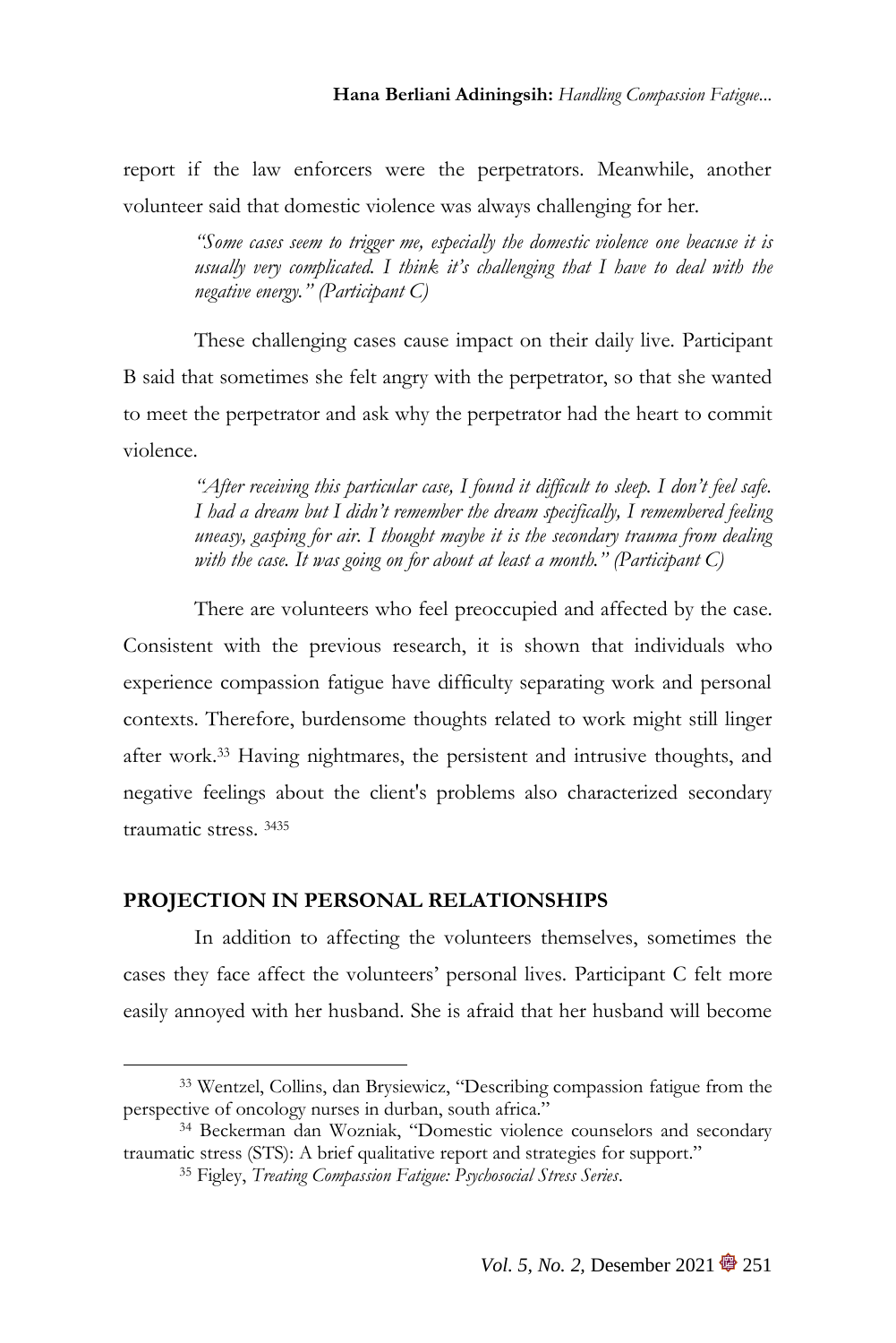the perpetrator, and she becomes a victim of violence as in the cases she handled.

> *"Sometimes I feel irritated at my husband easily. That is the impact, but my husband understands that it was coming from the case workload as a volunteer. It is the consequences of dealing with the case. I'm glad he understands." (Participant C)*

The irrational fear of experiencing the same violence like the victim they handled also occurs in counselors of victims of violence in the previous study, where compassion fatigue is characterized by feelings of being more irritable by their partner's behavior.<sup>36</sup>

| Table 2<br><b>Summary of Compassion Fatigue Experience</b> |                                        |  |             |  |  |  |  |  |
|------------------------------------------------------------|----------------------------------------|--|-------------|--|--|--|--|--|
|                                                            | <b>Compassion Fatigue</b>              |  | Participant |  |  |  |  |  |
|                                                            |                                        |  | В           |  |  |  |  |  |
|                                                            | Emotional and physical exhaustion      |  |             |  |  |  |  |  |
| Burnout                                                    | Guilt and Helplessness                 |  |             |  |  |  |  |  |
| Secondary<br>traumatic                                     | Preoccupation Regarding Violence Cases |  |             |  |  |  |  |  |
| stress                                                     | Projection in Personal Relationship    |  |             |  |  |  |  |  |

## *PROTECTIVE FACTORS*

## **PERSONAL CHARACTERISTICS**

The three participants revealed that they could recognize their physical and psychological conditions. They are able to notice when their energy is drained after receiving a violent complaint. This awareness encourages volunteers to carry out various self-care efforts. Each volunteer has their own preferences, ranging from doing make up, watching movies, drinking coffee, to doing meditation. Participant B tried to give positive

<sup>36</sup> Beckerman dan Wozniak, "Domestic violence counselors and secondary traumatic stress (STS): A brief qualitative report and strategies for support."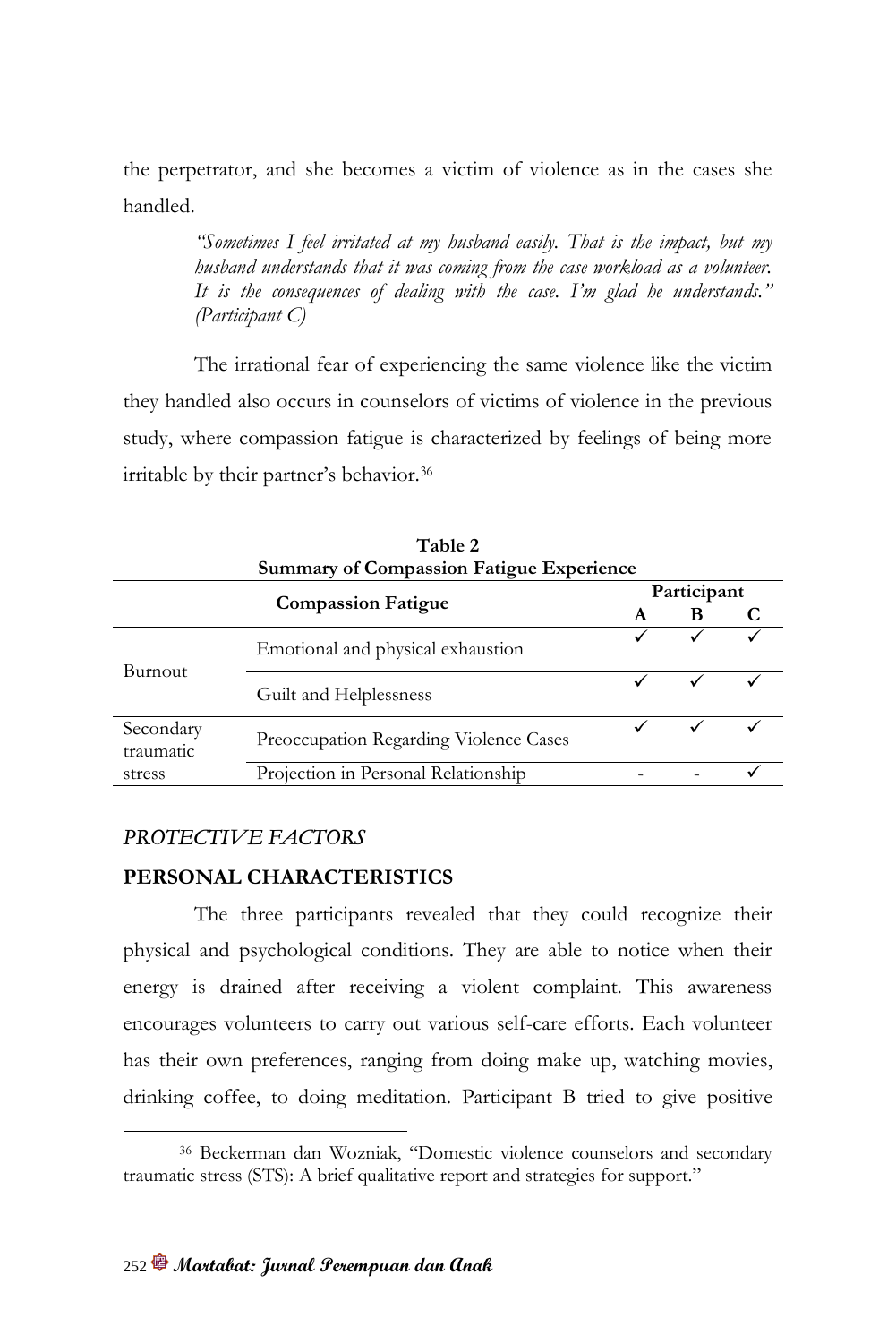affirmations to himself after receiving the complaint. While participants A and C try to focus on the current moment and do the work according to their abilities. According to her, this strategy is useful for maintaining her mental health.

The three participants recognize the importance acknowledging their own condition. They also make self-care efforts and focus practical solution at that time. Self-awareness enables social workers in the field of violence to recognize their own limitations at work.<sup>37</sup> This result is consistent the previous qualitative study which shows that workers who deal with violence against women issue carry out various self-care efforts such as hobbies, physical activities, and maintaining connectedness with family and friends.<sup>38</sup> Self-care is a protective factor because it has been shown to reduce secondary traumatic stress.<sup>39</sup>

The relevant educational background also becomes a protective factor against the psychological condition of the volunteers. Participants A and C have educational backgrounds in the Department of Law and Gender Studies.

> *"...I graduated from Gender Studies Department. So, I volunteered here to practice what I learned in college. It was my greatest motivation to volunteer. To meet the victim directly. I didn't get to meet them when I was studying in college..." (Participant C)*

This background supported the work of the two volunteers in the field of violence against women. They have the competence and were involved in several activities on women's issues before becoming volunteers,

<sup>37</sup> E. Molloy, "An exploration of social care workers experiences of emotional labour and professional burnout in domestic violence refuges professional burnout in domestic violence refuges," *Journal of Social Care* 2, no. 1 (2019): 0–23.

<sup>38</sup> Anja Greinacher et al., "Secondary traumatization in first responders: a systematic review," *European Journal of Psychotraumatology* 10, no. 1 (2019).

<sup>39</sup> Beckerman dan Wozniak, "Domestic violence counselors and secondary traumatic stress (STS): A brief qualitative report and strategies for support."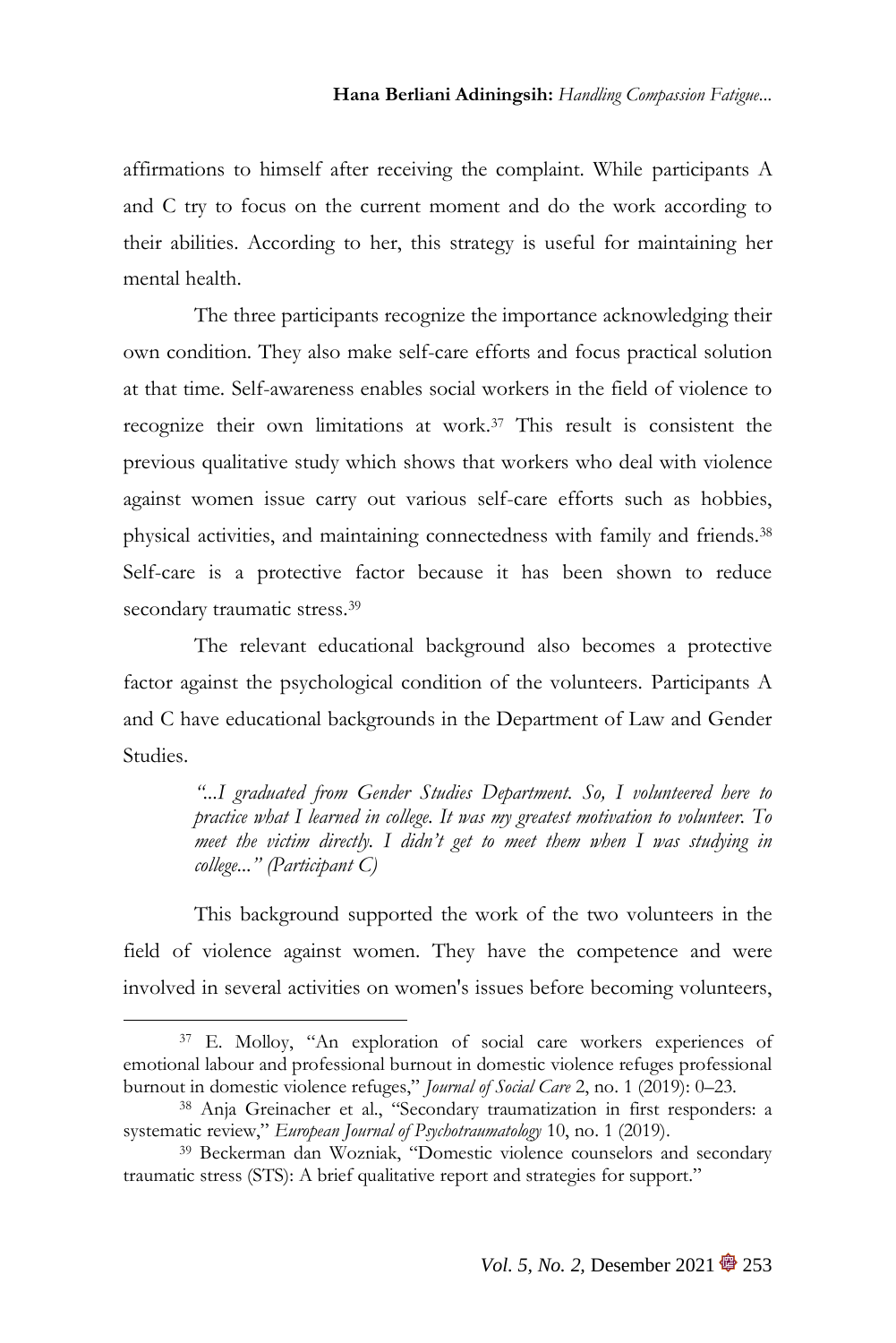so they are quite familiar with the field. In line with previous findings, the relevant educational background helps them to understand the issue and tend to believe in their competence to deal with stressful conditions at work  $40$ 

In contrast, participant B admitted that she had witnessed domestic violence from her parents and experienced dating violence herself. At present, participant B had resolved from both issues. This experience, instead, motivated her to learn about the issue of violence and women, and to become a volunteer.

> *"...My personal experience brought me here. I went to counseling session with psychologist to process the issues. I understand that all that wounds needed to be healed. So, I really wanted to help other people to get through it like I did..." (Participant B)*

Participant B mentioned that often times she heard the victim considered herself as worthless because of the violence that had happened to her. She wanted to support her as she has been in a similar position, but managed to survive now because of the support she received. The result is is in line with the past studies which concluded that an individual's traumatic experience does not necessarily result in secondary traumatic stress. The traumatic experience was positively related to secondary traumatic stress only if the survivor had not managed to cope with the traumatic event.<sup>4142</sup> The experience of violence in this research is a protective factor because it helps them understand the victim better, and the participant had already coped

<sup>40</sup> Bourassa, "Examining Self-Protection Measures Guarding Adult Protective Services Social Workers Against Compassion Fatigue."

<sup>41</sup> Petrina A. Hargrave, Kate M. Scott, dan John McDowall, "To resolve or not to resolve: Past trauma and secondary traumatic stress in volunteer crisis workers," *Journal of Trauma Practice* 5, no. 2 (2006): 37–55.

<sup>42</sup> Ineke Way et al., "Vicarious Trauma: A Comparison of Clinicians Who Treat Survivors of Sexual Abuse and Sexual Offenders," *Journal of Interpersonal Violence* 19, no. 1 (2004): 49–71.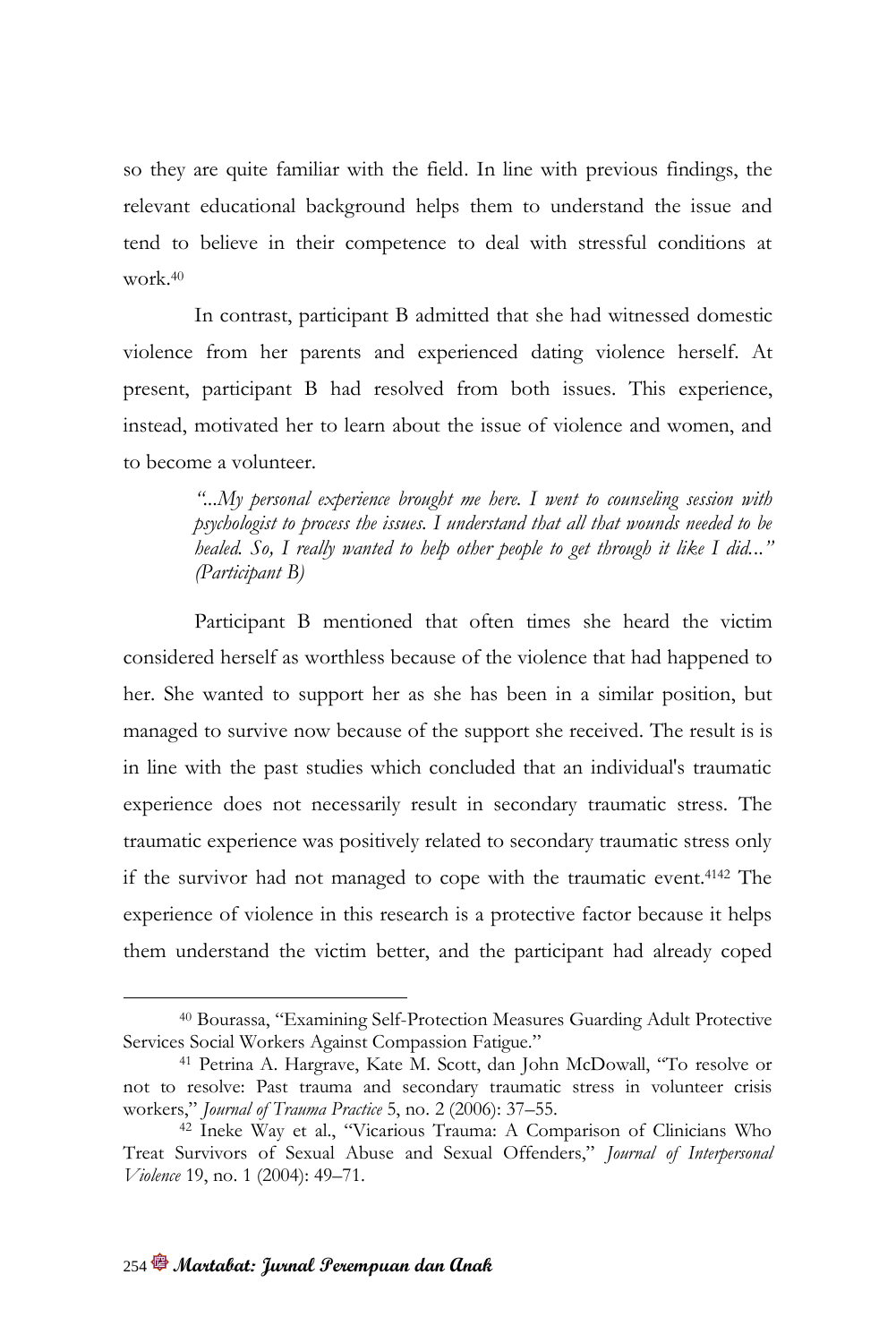well with the situation. In other studies, relevant personal experiences can make it easier for social workers to understand and handle the case in confidence.<sup>43</sup>

## **SOCIAL SUPPORT**

Not only helped by protective factors in terms of personal characteristics, the three participants also received social support from their families and partners. Participants A and C are married. Married participants get support from families such as husbands, mothers, and children. Participant C said that her husband usually tried to calm her down when she felt more irritated at home after her shift. She also feels that spending time with her child is a calming her after dealing with case of violence.

On the other hand, participant A liked to discuss cases with her husband. Overall, the social support from the family are opportunities to discuss cases, to have fun, and spend time together. While the unmarried participant B said that she usually discussed violence cases with her partner to reduce the burden she felt after receiving complaints. The participants are not allowed to discuss the whole case to other people. So, usually they only discussed the general of the case. Nevertheless, it was able to make the volunteers feel more relieved.

The volunteers have working support system, such as family, spouse, and children. Maintaining social relationships with family and friends can be a strategy to prevent burnout and secondary traumatic stress.<sup>4445</sup>

<sup>43</sup> Bourassa, "Examining Self-Protection Measures Guarding Adult Protective Services Social Workers Against Compassion Fatigue."

<sup>44</sup> Shanti Kulkarni et al., "Exploring Individual and Organizational Factors Contributing to Compassion Satisfaction, Secondary Traumatic Stress, and Burnout in Domestic Violence Service Providers," *Journal of the Society for Social Work and Research* 4, no. 2 (2013): 114–130.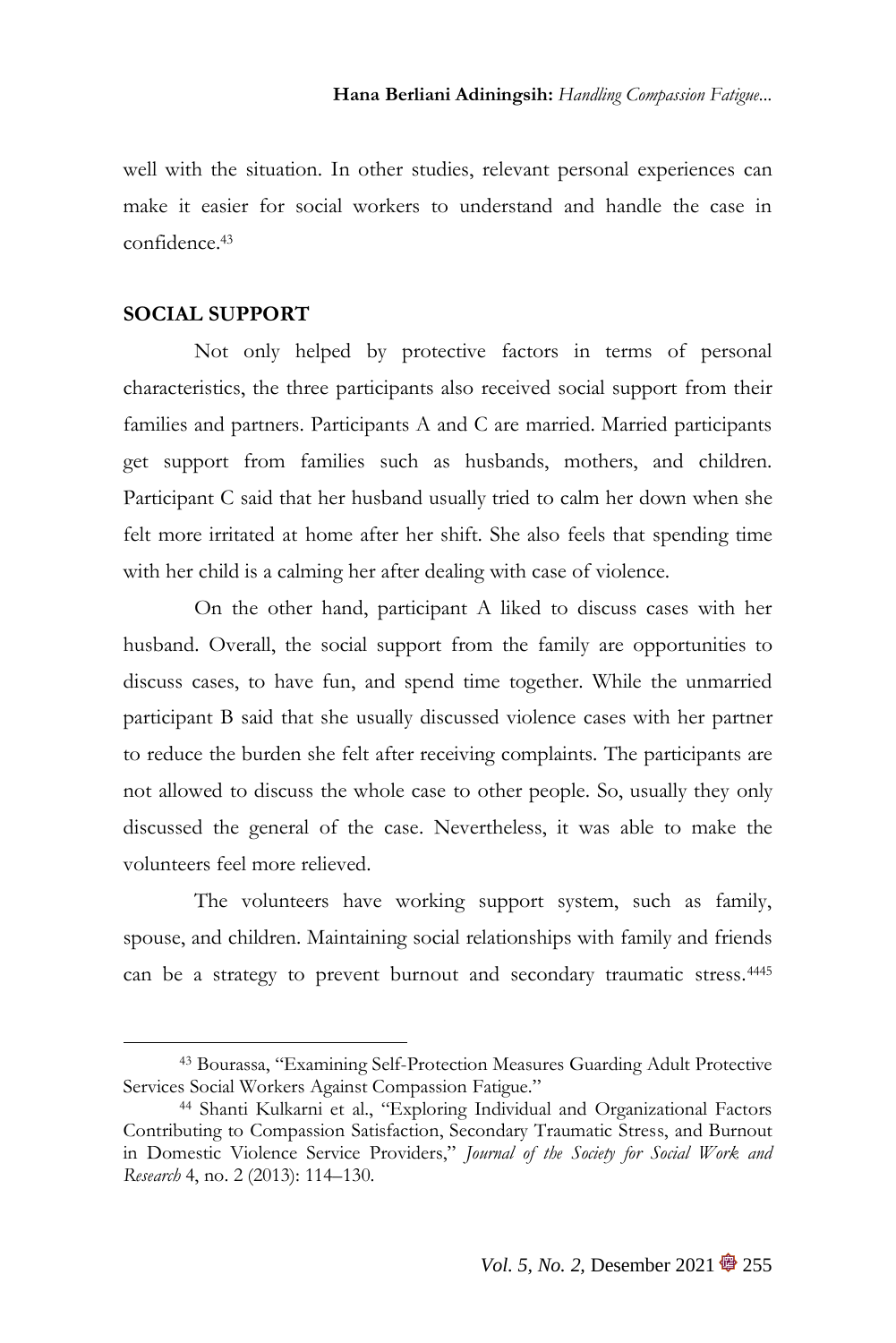Personal connections can make individuals maintain clear boundaries between their personal and professional lives.<sup>46</sup>

In the professional context, the three participants received support from Komnas Perempuan. They get support from the Team, both from the coordinator and fellow volunteers. The three participants mentioned that the coordinator tried to pay attention to the psychological state of the volunteers and helped each other to handle difficult cases.

> *"I'm quite happy to volunteer here. They really care about their workers and volunteers, very supportive. We support and strengthen each other, from the coordinator to the fellow volunteers. Even if I had to deal with negativity, such as the depressing stories (from the violence report), everyone in Komnas Perempuan gave positive impact to me." (Participant B)*

Support is also obtained from the volunteer team members themselves. Support from fellow volunteers appears in the form of emotional support and informational support. If there are volunteers who feel sad or depressed after receiving a particular case, other volunteers will give a hug or encouragement. They also regularly discuss case developments to reduce the stress that arises when there are challenges in handling victims. The emotional connection of the volunteer itself gives the impression of a deeper relationship than mere colleagues or co-workers.

> *"...However, I see volunteers not only as colleagues or co-worker. We are bounded by the same concern. We are not here for the money or power. That's*  what makes it different than the connection other people usually have in the *workplace..." (Participant A)*

<sup>45</sup> Anna Kathryn Taylor et al., "'We're all wounded healers': A qualitative study to explore the well‐being and needs of helpline workers supporting survivors of domestic violence and abuse," *Health & Social Care in the Community* 27, no. 4 (Juli 2019): 856–862.

<sup>46</sup> Lynn M. Michalopoulos dan Elizabeth Aparicio, "Vicarious trauma in social workers: The role of trauma history, social support, and years of experience," *Journal of Aggression, Maltreatment and Trauma* 21, no. 6 (2012): 646–664.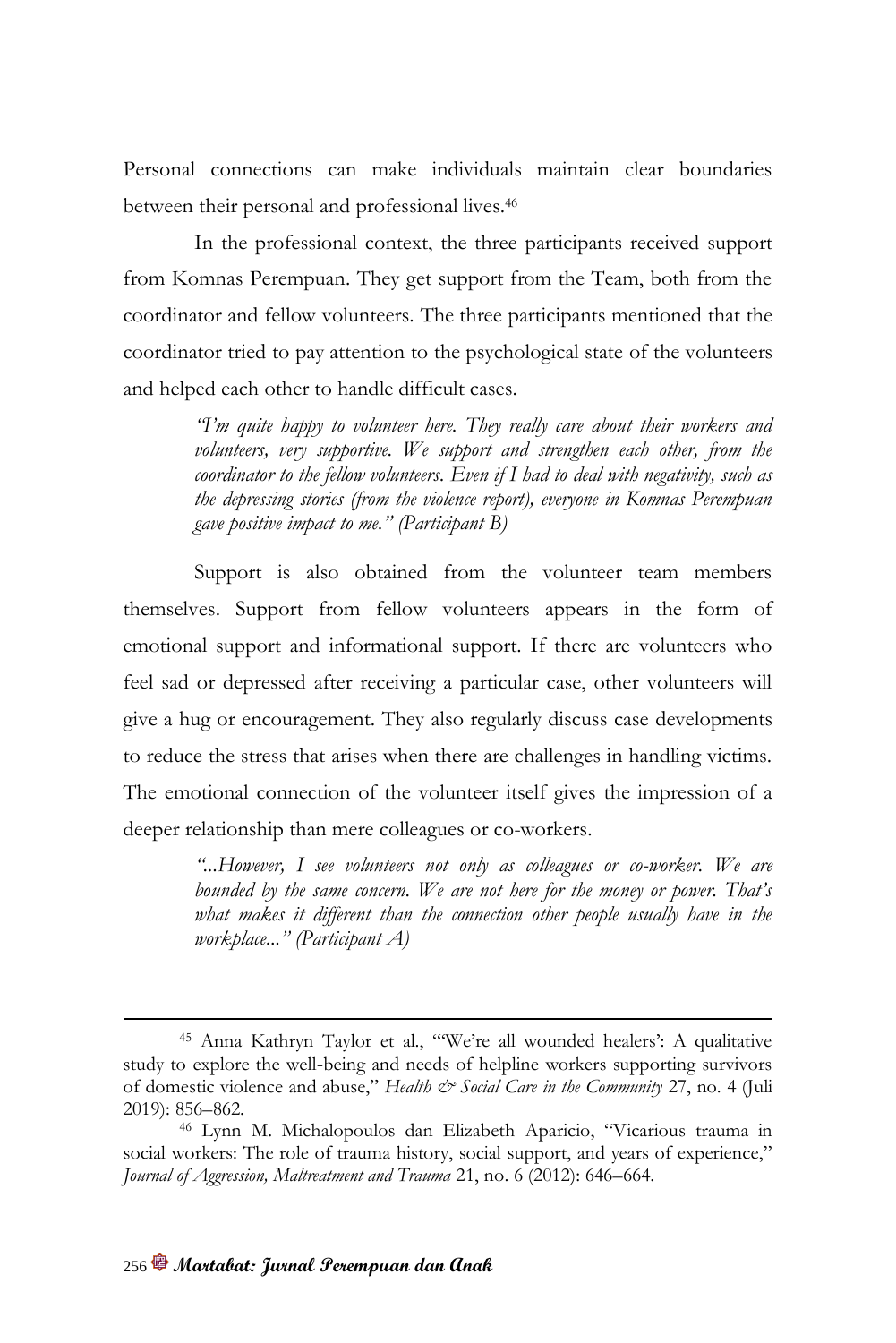The deep connection between volunters enable them to discuss their concern, exchange knowledge, and emotional support during case handling. This finding is in line with the previous study proving that support from teammates creates a sense of togetherness, where social workers discuss frustration and stress with a team that fully understands the workload at hand.<sup>47</sup>

Komnas Perempuan also appreciated the volunteer work. Participant A revealed that this appreciation has undergone many developments, ranging from incentives for transportation funds, lunch, to psychological treatment assistance. The appreciation provided can act as rewards, where rewards will prevent burnout itself.<sup>48</sup> Usually once a year, a Caring for Caregiver session is held. The session was guided by a psychologist for the volunteers to get to know themselves and manage negative thoughts and feelings.

> *"...From the Caring for Caregiver, I learned to understand myself and be grateful for who I am. I can feel more at ease when listening to the victim's stories now." (Participant C)*

The institution also provides psychological counseling services for free. The participants appreciated the effort because they believe it is important to be provided by the workplace, thus everyone can deal with the fatigue and burnout. Participant C routinely utilizes the psychological counseling services provided. She found it very helpful to deal with negative emotions such as irrational fears that arise after receiving a case of violence.

> *"...The psychologist taught me to heal. She taught how to be mindful, that fears (of having to encounter the same violence in my personal life) are not visible nor certain. So, I learned to focus on the present time and be grateful for what I have now. I think it helped me." (Participant C)*

<sup>47</sup> Bourassa, "Examining Self-Protection Measures Guarding Adult Protective Services Social Workers Against Compassion Fatigue."

<sup>48</sup> Maslach dan Leiter, "Understanding Burnout."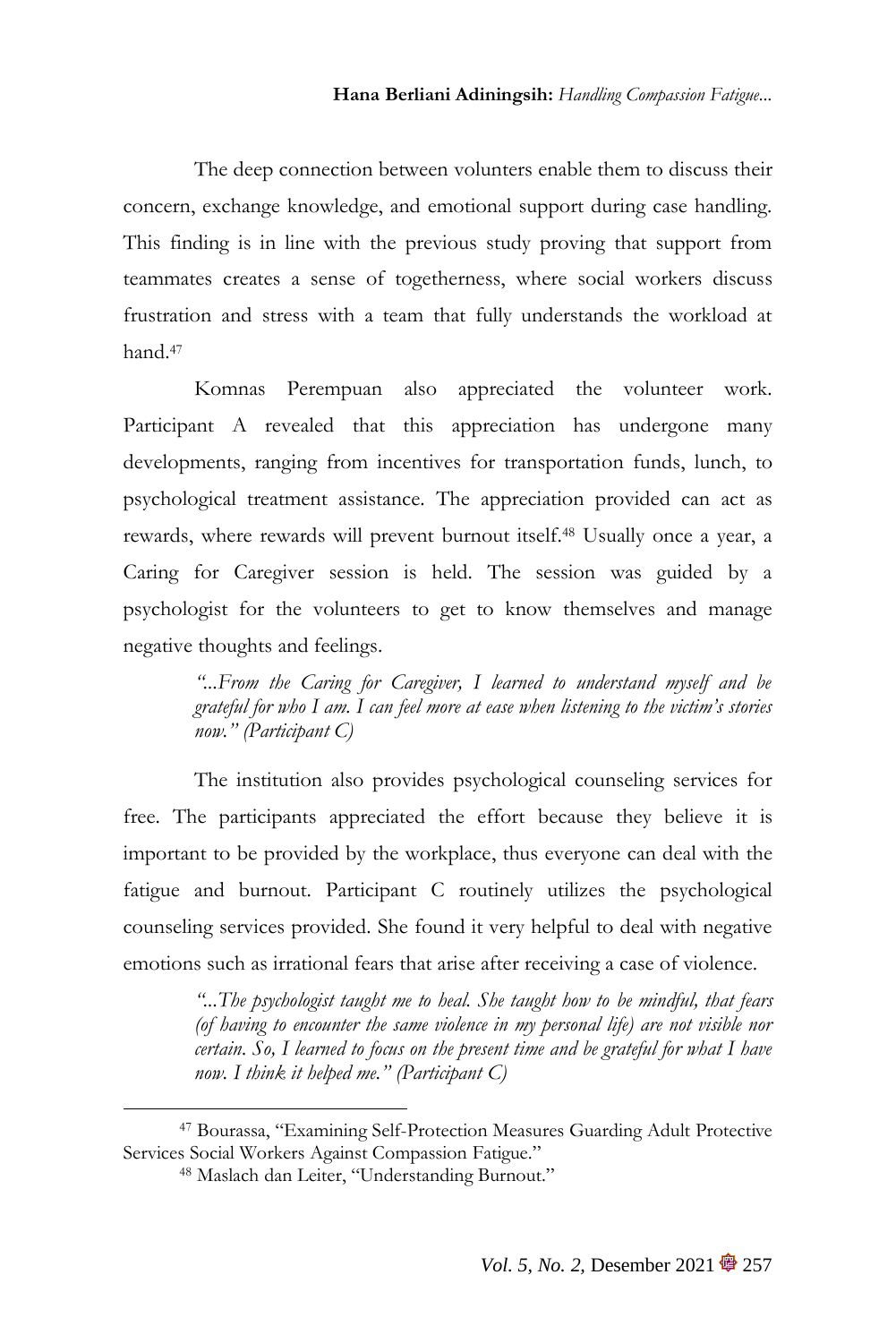This is in line with previous studies, the opportunity to process feelings related to traumatic cases handled by professionals can minimize the negative impact felt.<sup>49</sup> In general, research shows that support from the work environment can reduce burnout and vicarious trauma in workers dealing with violence against women.<sup>50</sup>

|                          | <b>Summary of Protective Factors</b> |              |   |  |
|--------------------------|--------------------------------------|--------------|---|--|
| Category                 |                                      | Participants |   |  |
|                          |                                      | A            | в |  |
|                          | Self-awareness                       |              |   |  |
|                          | Self-care practice                   |              |   |  |
| Personal Characteristics | Relevant Education                   |              |   |  |
|                          | Personal experience of VAW           |              |   |  |
|                          |                                      |              |   |  |
|                          | Personal Context                     |              |   |  |
|                          | (family, partner, etc.)              |              |   |  |
|                          | Professional Context                 |              |   |  |
| Social Support           | Caring for caregiver                 |              |   |  |
|                          | Discussion with fellow volunteers    |              |   |  |
|                          | Psychological counseling             |              |   |  |

**Table 3**

The unique finding of this study is the benefits of volunteer status. Volunteers at Komnas Perempuan are not required to work every day, but instead only to the agreed schedule. Therefore, volunteers have lower involvement with victims compared to social workers who have to work every day. Social workers with more intense caseloads and working hours are more susceptible to secondary traumatic stress.<sup>51</sup> Volunteers can choose and

<sup>49</sup> Beckerman dan Wozniak, "Domestic violence counselors and secondary traumatic stress (STS): A brief qualitative report and strategies for support."

<sup>50</sup> Taylor et al., "'We're all wounded healers': A qualitative study to explore the well‐being and needs of helpline workers supporting survivors of domestic violence and abuse."

<sup>51</sup> Hargrave, Scott, dan McDowall, "To resolve or not to resolve: Past trauma and secondary traumatic stress in volunteer crisis workers."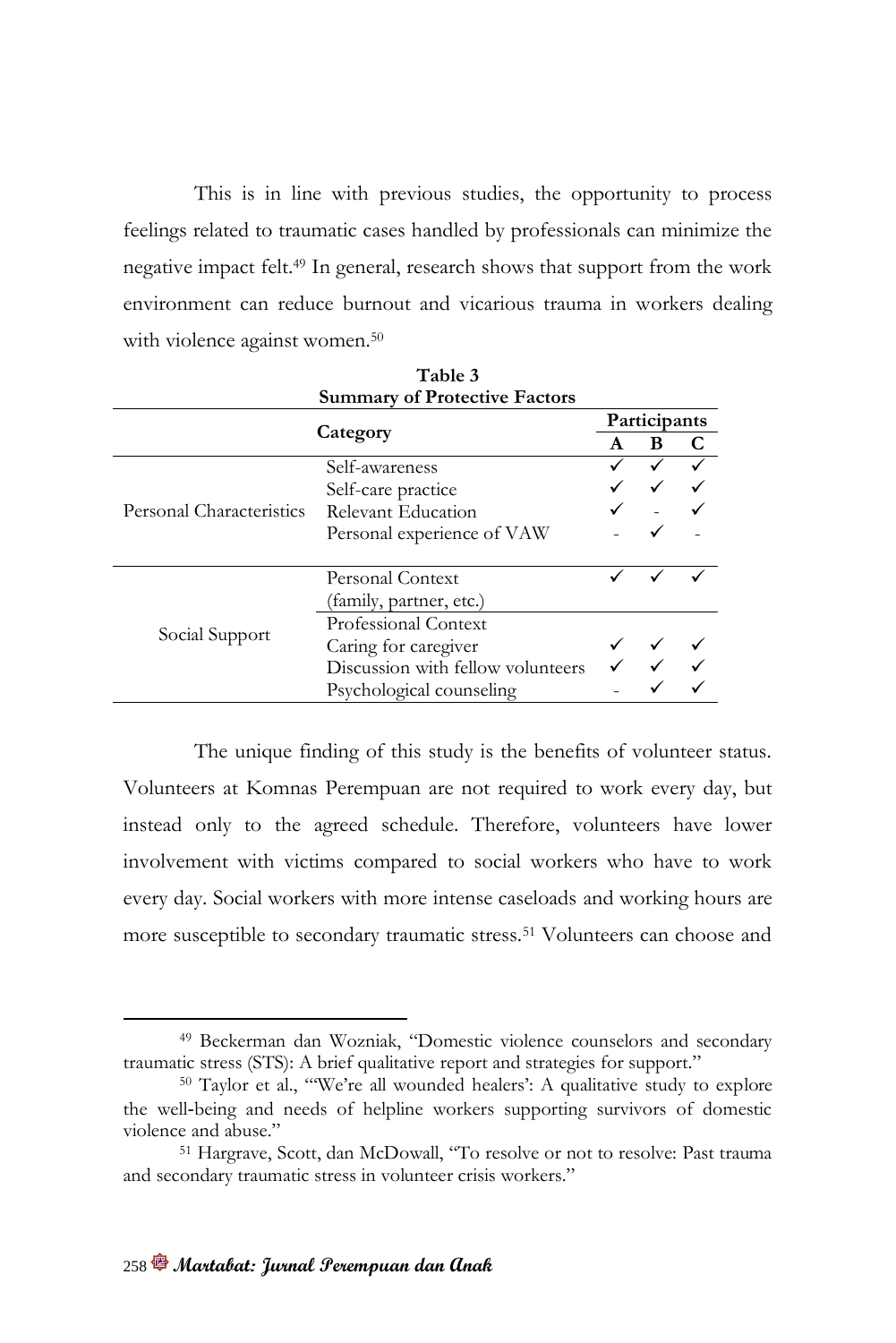set their own schedule so they are not directly exposed to daily reports of violence. This autonomy and control serve as factors to anticipate burnout.<sup>52</sup>

The implication of this research is the importance of education related to self-care strategies, and social support for volunteers in violence against women sector. Volunteers need to have adequate competence and practice self-care strategies regularly. The policy regarding operational funds, and facilitating psychological services for volunteers can serve as good practice for other institutions to prevent compassion fatigue for their volunteers and workers.

This research added to our knowledge how compassion fatigue manifested in physical and emotional exhaustion, as well as preoccupation in cognitive aspects. The personal characteristics and social support, both personal and institutional served as protective factors to help the volunteers cope with the compassion fatigue. The unique finding of this study is how the volunteer's status increases the sense of emotional connection and provides flexibility in their volunteering hours.

Although the present findings provide new insights, there are limitations to this study. First, the the two of three participants of this study graduated from master's program in gender study. While it explained how they have the knowledge and capacity to deal with the compassion fatigue from this specific issues, further research can include more participants with no prior relevant education background to represent volunteers who did not have higher education in this specific issue. Second, the two of three participants of this study have been volunteering for a year, and the other participants have been a volunteer for 5 years. In the next research, it is

<sup>52</sup> S. H. Abu-Bader, "Work satisfaction, burnout, and turnover among social workers in Israel: A causal diagram," *International Journal of Social Welfare* 9, no. 3 (2000): 191–200.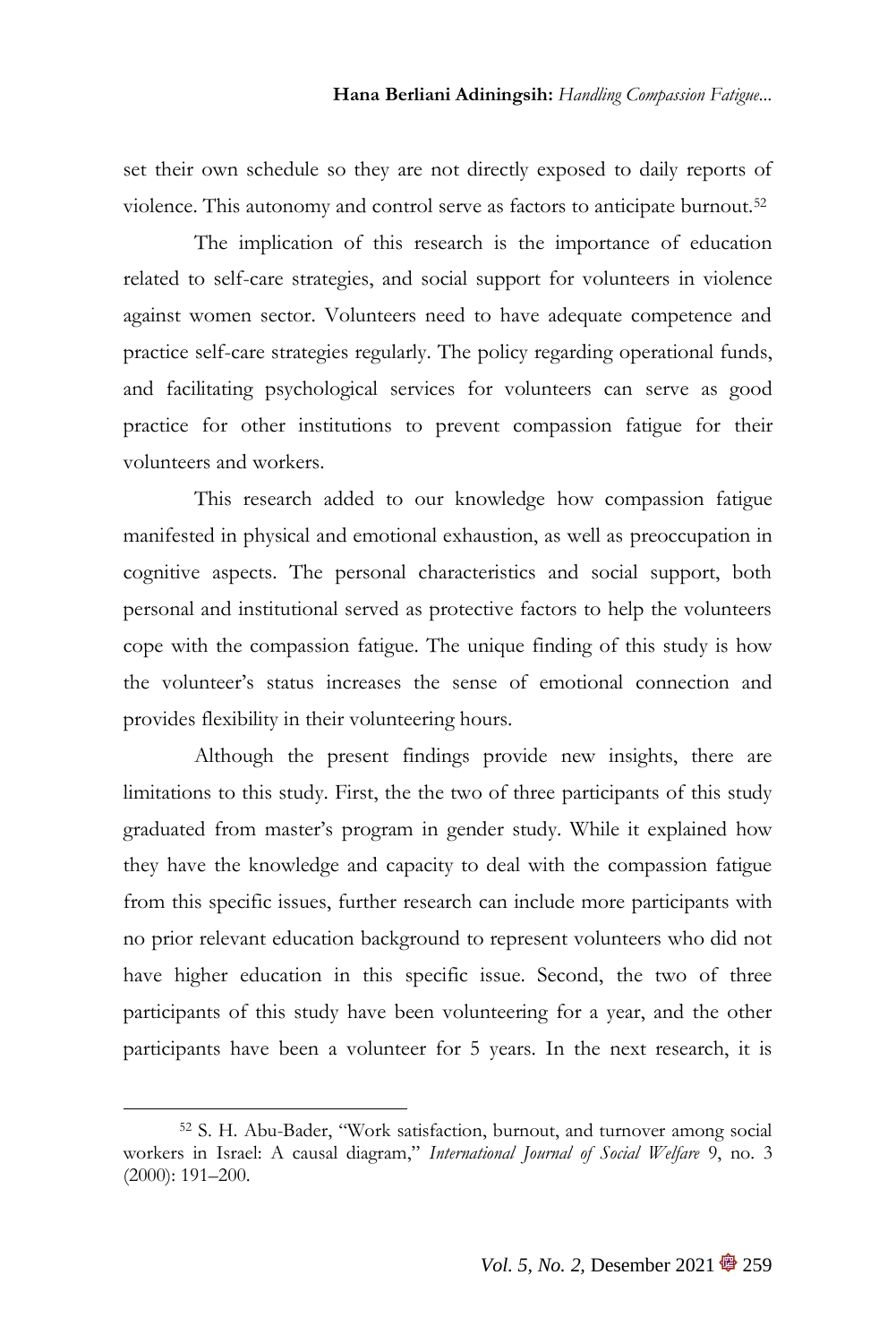better to include participants with longer duration of volunteering, considering time can influence how volunteers cope with compassion fatigue. Further research can also explore the experience of compassion fatigue in various contexts of working profession and issues.

## **CONCLUSION**

The results of this qualitative study indicate that volunteers at Complaint and Referral Unit Komnas Perempuan experience compassion fatigue, which is characterized by symptoms of burnout (emotional and physical exhaustion, guilt and helplessness) as well as secondary traumatic stress (preoccupation of violence cases and projection in personal relationship). However, various protective factors help them to handle compassion fatigue, namely individual characteristics and social support in personal and professional context. This research provides good practice on how protective factors contribute to overcoming compassion fatigue.

## **REFERENCES**

- Abu-Bader, S. H. "Work satisfaction, burnout, and turnover among social workers in Israel: A causal diagram." *International Journal of Social Welfare* 9, no. 3 (2000): 191–200.
- American Psychiatric Association. *Diagnostic and statistical manual of mental disorders*, 2013.
- Beckerman, N. L., dan Danielle F. Wozniak. "Domestic violence counselors and secondary traumatic stress (STS): A brief qualitative report and strategies for support." *Social Work in Mental Health* 16, no. 4 (2018): 470–490.
- Beckerman, Nancy L, dan Hanni B Flaherty. "Domestic Violence Shelters: Exploring Secondary Traumatic Stress of Female Counsellors." *Journal*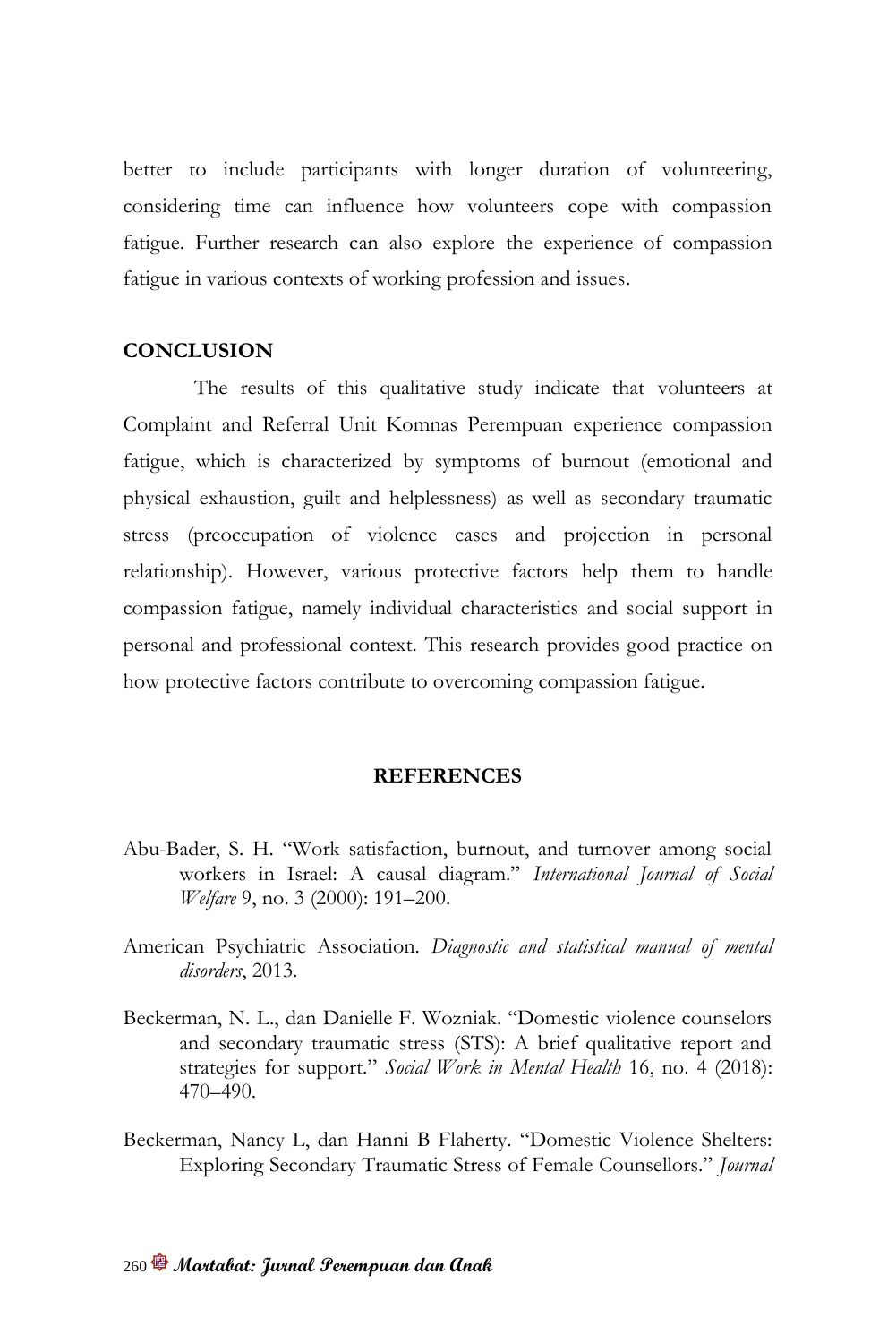*of Anxiety & Depression* 2, no. 2 (November 2019).

- Bell, Sue, Gareth Hopkin, dan Andrew Forrester. "Exposure to Traumatic Events and the Experience of Burnout, Compassion Fatigue and Compassion Satisfaction among Prison Mental Health Staff: An Exploratory Survey." *Issues in Mental Health Nursing* 40, no. 4 (2019): 304–309.
- Bourassa, Dara. "Examining Self-Protection Measures Guarding Adult Protective Services Social Workers Against Compassion Fatigue." *Journal of Interpersonal Violence* 27, no. 9 (2012): 1699–1715.
- Braun, Virginia, dan Victoria Clarke. "Using thematic analysis in psychology." *Qualitative Research in Psychology* 3, no. 2 (Januari 2006): 77–101.
- Bride, Brian E., dan Charles R. Figley. "The fatigue of compassionate social workers: An introduction to the special issue on compassion fatigue." *Clinical Social Work Journal* 35, no. 3 (2007): 151–153.
- Cocker, Fiona, dan Nerida Joss. "Compassion fatigue among healthcare, emergency and community service workers: A systematic review." *International Journal of Environmental Research and Public Health* 13, no. 6 (2016): 1–18.
- Creswell, John W. "Qualitative Inquiry and Research Design: Choosing Among Five Approaches Second Edition." California: Sage Publications, 2007.
- Fahrudin, Ahmad. *Dasar-Dasar Metodologi Penelitian: Kompetensi dan Strategi Jitu Riset Peneliti*. 1 ed. Tulungagung: UIN SATU PRESS, 2020.
- Figley, Charles R. *Treating Compassion Fatigue: Psychosocial Stress Series*. New York: Routledge, 2002.
- Grant, Louise, dan Gail Kinman. "Enhancing Wellbeing in Social Work Students: Building Resilience in the Next Generation." *Social Work Education* 31, no. 5 (2012): 605–621.
- Greinacher, Anja, Cassandra Derezza-Greeven, Wolfgang Herzog, dan Christoph Nikendei. "Secondary traumatization in first responders: a systematic review." *European Journal of Psychotraumatology* 10, no. 1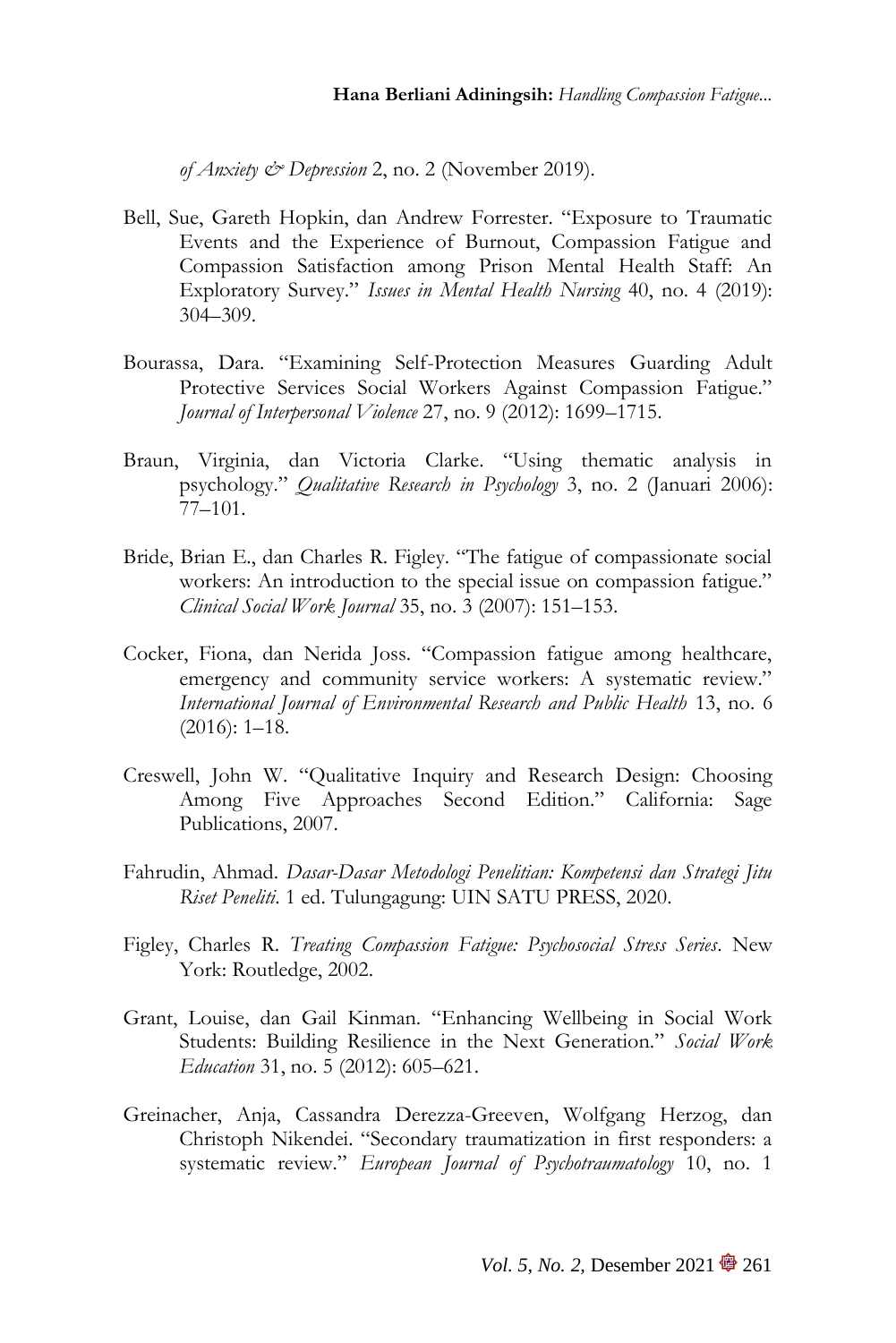(2019).

- Hargrave, Petrina A., Kate M. Scott, dan John McDowall. "To resolve or not to resolve: Past trauma and secondary traumatic stress in volunteer crisis workers." *Journal of Trauma Practice* 5, no. 2 (2006): 37–55.
- Kapoulitsas, Maryanne, dan Tim Corcoran. "Compassion fatigue and resilience: A qualitative analysis of social work practice." *Qualitative Social Work* 14, no. 1 (2015): 86–101.
- Komnas Perempuan. *Perempuan Dalam Himpitan Pandemi : Lonjakan Kekerasan Seksual, Kekerasan Siber, Perkawinan Anak, dan Keterbatasan Penanganan Di Tengah Covid-19*, 2021.
- Kulkarni, Shanti, Holly Bell, Jennifer L. Hartman, dan Robert L. Herman-Smith. "Exploring Individual and Organizational Factors Contributing to Compassion Satisfaction, Secondary Traumatic Stress, and Burnout in Domestic Violence Service Providers." *Journal of the Society for Social Work and Research* 4, no. 2 (2013): 114–130.
- Maslach, C., dan M.P. Leiter. "Understanding Burnout." In *The Handbook of Stress and Health: A Guide to Research and Practice*. Chichester: John Wiley & Sons, 2017.
- Michalopoulos, Lynn M., dan Elizabeth Aparicio. "Vicarious trauma in social workers: The role of trauma history, social support, and years of experience." *Journal of Aggression, Maltreatment and Trauma* 21, no. 6 (2012): 646–664.
- Molloy, E. "An exploration of social care workers experiences of emotional labour and professional burnout in domestic violence refuges professional burnout in domestic violence refuges." *Journal of Social Care* 2, no. 1 (2019): 0–23.
- Sari, Dian Kurnia. "Kekerasan dalam Pacaran pada Ruang Akademik Studi Kasus Iain Tulungagung." *Martabat: Jurnal Perempuan dan Anak* 02, no. 01 (2018): 51–70.
- Sorenson, Claire, Beth Bolick, Karen Wright, dan Rebekah Hamilton. "Understanding Compassion Fatigue in Healthcare Providers: A Review of Current Literature." *Journal of Nursing Scholarship* 48, no. 5 (September 2016): 456–465.